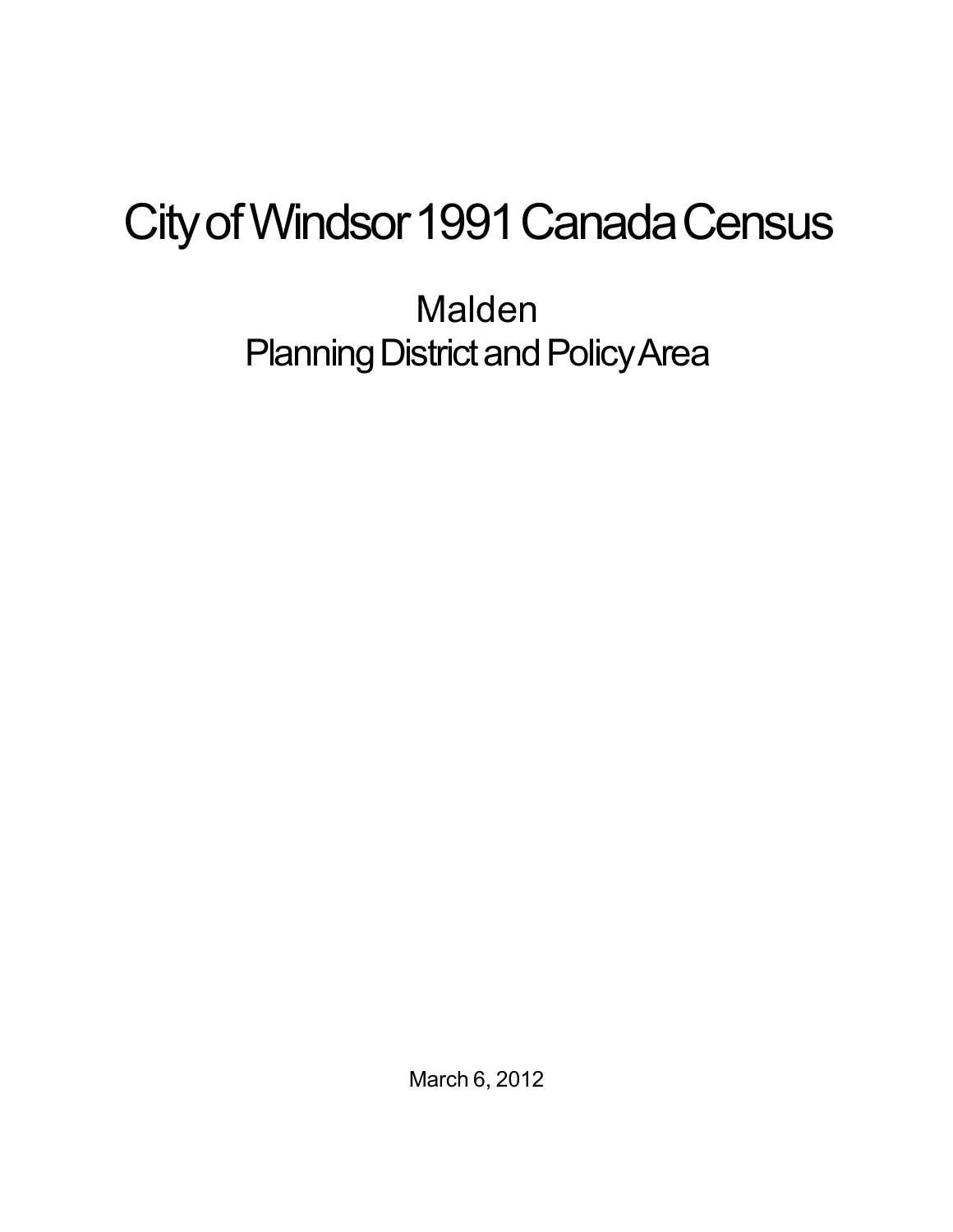## **Table of Contents**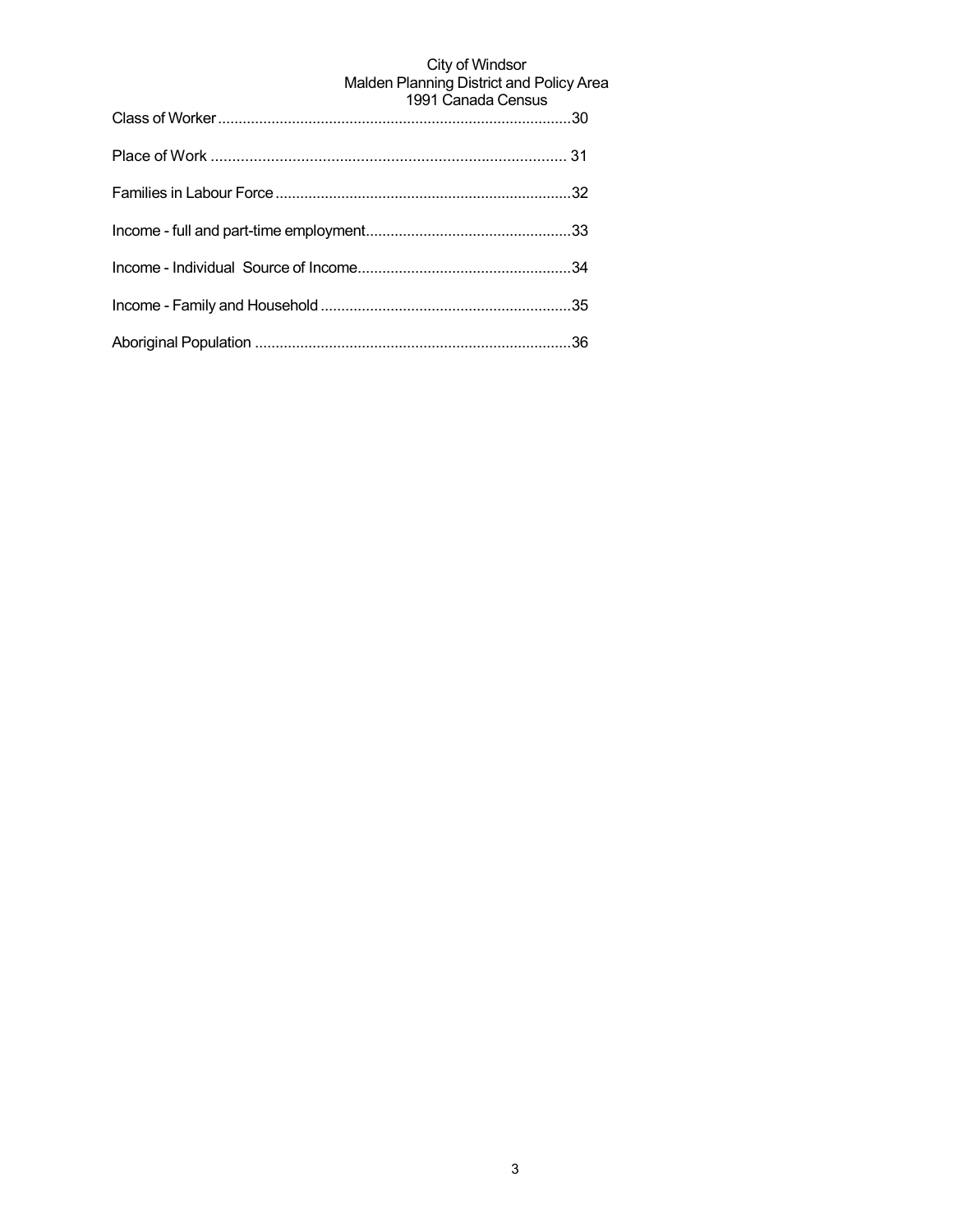## Census Summary

| <b>Census Summary</b>                            | <b>Malden</b> |                         |
|--------------------------------------------------|---------------|-------------------------|
| Total Population where census data are available |               | $\overline{975}$ % base |
|                                                  |               |                         |
| <b>Males</b>                                     | 500           | 51%                     |
| <b>Females</b>                                   | 475           | 49%                     |
| 0 to 4 years                                     | 65            | 7%                      |
| 5 to 19 years                                    | 220           | 23%                     |
| 20 to 24 years                                   | 60            | 6%                      |
| 25 to 34 years                                   | 165           | 17%                     |
| 35 to 44 years                                   | 175           | 18%                     |
| 45 to 54 years                                   | 110           | 11%                     |
| 55 to 64 years                                   | 75            | 8%                      |
| 65 to 74 years                                   | 75            | 8%                      |
| 75 years and over                                | 20            | 2%                      |
| Average age                                      | 33.9          |                         |
| <b>Total census families</b>                     |               | 280 % base              |
| <u>Average persons per family</u>                | 3.2           |                         |
| <b>Husband-wife families</b>                     | 260           | 93%                     |
| No children at home                              | 95            | 34%                     |
| With children at home                            | 165           | 59%                     |
| Lone-parent families                             | 20            | 7%                      |
| <b>Total children at home</b>                    | 350           |                         |
| Average children per family                      | 1.3           |                         |
| <b>Private households</b>                        | 315           |                         |
| Persons in private households                    | 965           |                         |
| Average persons per household                    | 3.1           |                         |
| Average household income                         | \$53,041      |                         |
| Occupied dwellings where census data available   |               | 315 % base              |
| <b>Owned dwellings</b>                           | 295           | 94%                     |
| Average value                                    | \$139,746     |                         |
| <b>Rented dwellings</b>                          | 20            | 6%                      |
| <b>Average rent</b>                              | \$370         |                         |
| <b>Single detached houses</b>                    | 305           | 97%                     |
| Semi-detached/row/duplexes                       | 10            | 3%                      |
| <b>Apartments</b>                                | 5             | 2%                      |
| Other types of dwelling                          |               | 2%                      |
| Actual (unsuppressed) data:                      |               |                         |
| <b>Total Population</b>                          | 979           |                         |
| <b>Total Dwellings</b>                           | 318           |                         |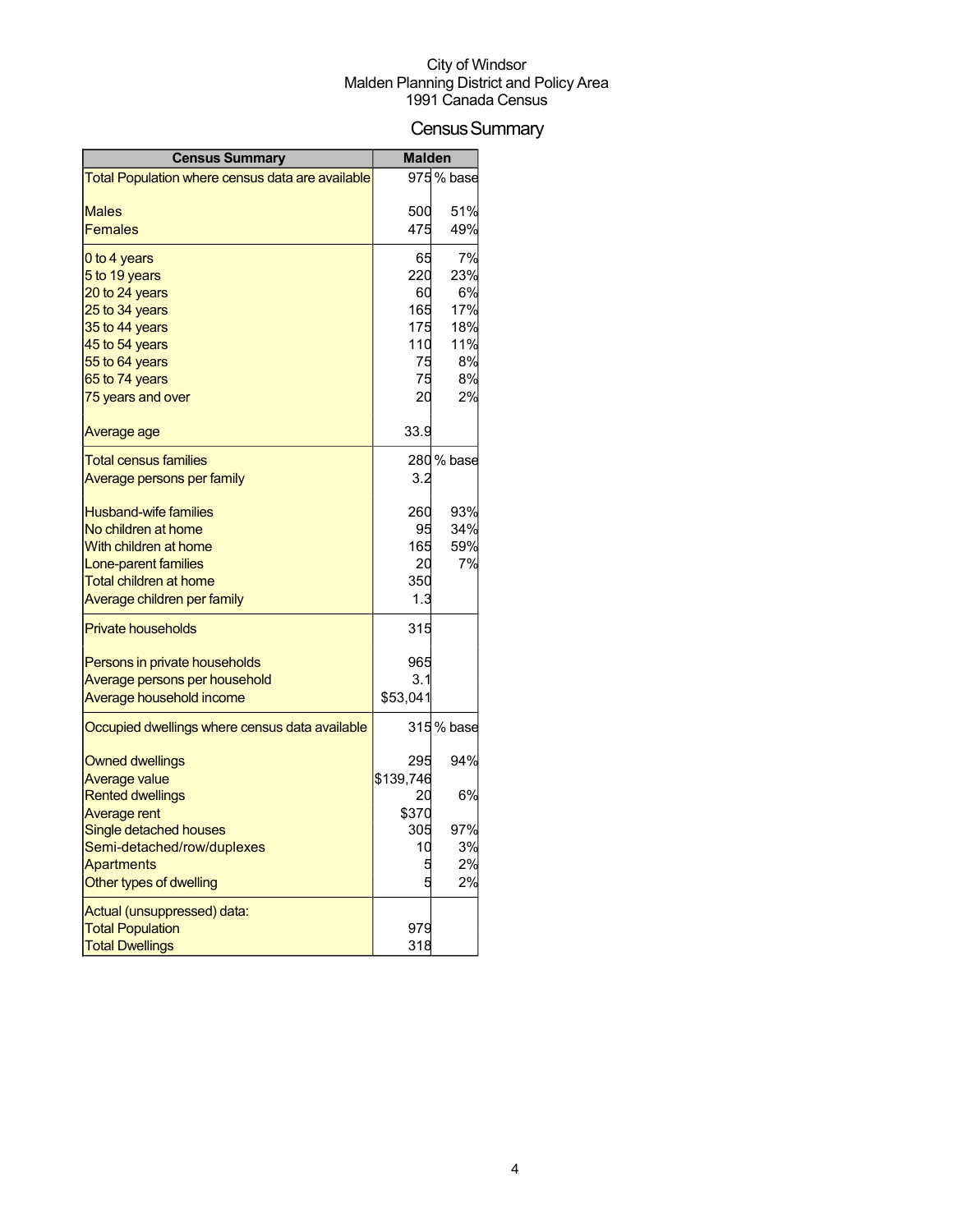## Population By Age

| <b>Population By Age</b>            | <b>Malden</b> |            |
|-------------------------------------|---------------|------------|
| <b>Total population</b>             |               | 975 % base |
| Average age of population           | 33.9          |            |
| By age:                             |               |            |
| 0 to 4 years                        | 65            | 7%         |
| 5 to 9 years                        | 70            | 7%         |
| 10 to 14 years                      | 80            | 8%         |
| 15 to 19 years                      | 70            | 7%         |
| 20 to 24 years                      | 60            | 6%         |
| 25 to 34 years                      | 165           | 17%        |
| 35 to 44 years                      | 175           | 18%        |
| 45 to 54 years                      | 110           | 11%        |
| 55 to 64 years                      | 75            | 8%         |
| 65 to 74 years                      | 75            | 8%         |
| 75 years and over                   | 20            | 2%         |
|                                     |               |            |
| By age - detailed:                  |               |            |
| 0 to 4 years                        | 65            | 7%         |
| 5 to 9 years                        | 70            | 7%         |
| 10 to 14 years                      | 80            | 8%         |
| 15 years                            | 10            | 1%         |
| 16 years                            | 15            | 2%         |
| 17 years                            | 15            | 2%         |
| 18 to 19 years                      | 30            | 3%         |
| 20 to 24 years                      | 60            | 6%         |
| 25 to 29 years                      | 85            | 9%         |
| 30 to 34 years                      | 80            | 8%         |
| 35 to 39 years                      | 100           | 10%        |
| 40 to 44 years                      | 75            | 8%         |
| 45 to 49 years                      | 45            | 5%         |
| 50 to 54 years                      | 65            | 7%         |
| 55 to 59 years                      | 45            | 5%         |
| 60 to 64 years                      | 30            | 3%         |
| 65 to 74 years                      | 75            | 8%         |
| 75 to 84 years                      | 15            | 2%         |
| 85 years and over                   | 5             | 1%         |
| 18 years and over                   | 720           | 74%        |
| Average age, 18 years and over 42.7 |               |            |
| 65 years and over                   | 95            | 10%        |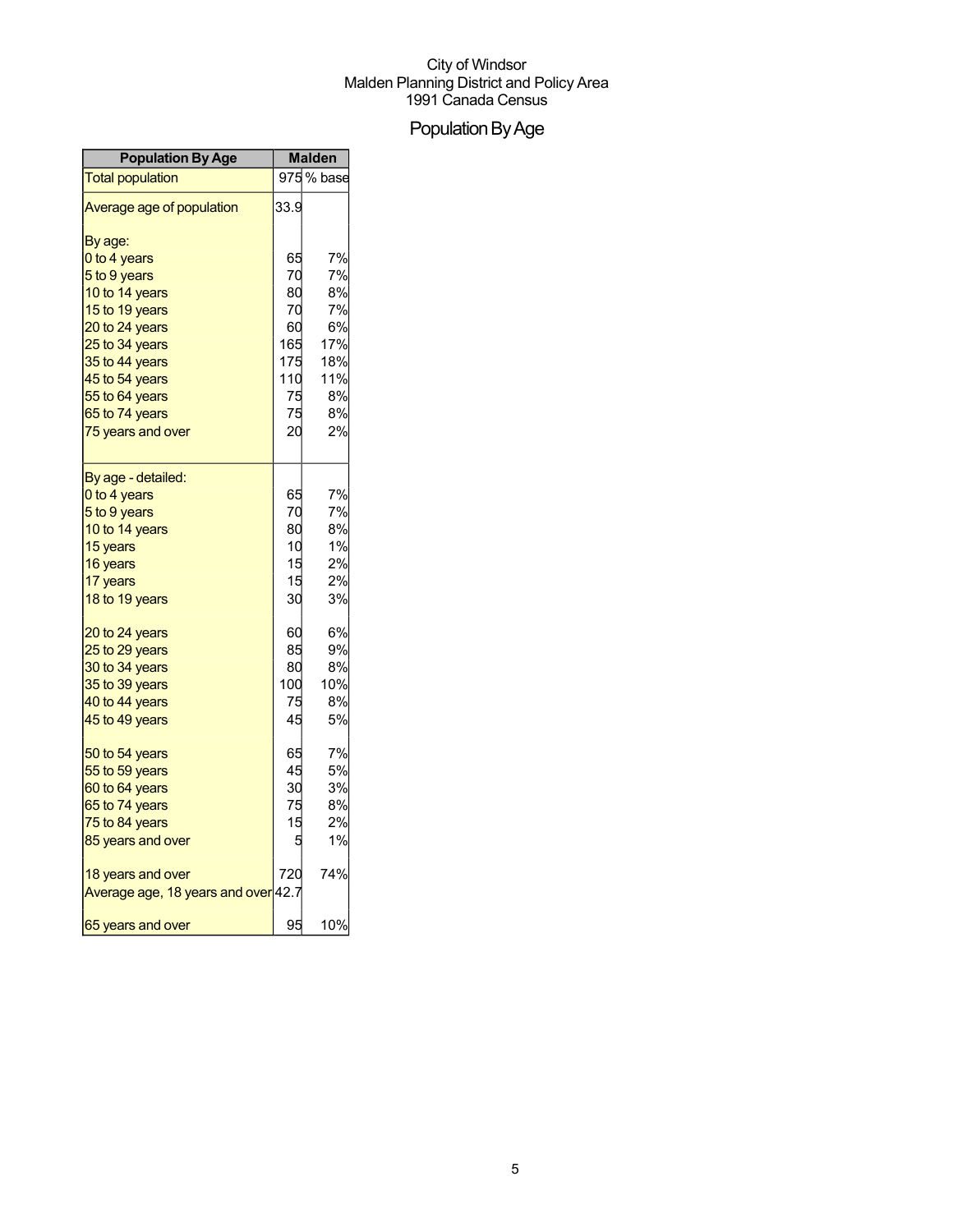## Male Population by age

| <b>Male Population by age</b>             | <b>Malden</b> |            |
|-------------------------------------------|---------------|------------|
| <b>Total population</b>                   |               | 975 % base |
| <b>Male population</b>                    | 500           | 51%        |
| Average age of males                      | 33.4          |            |
| By age:                                   |               |            |
| 0 to 4 years                              | 35            | 4%         |
| 5 to 9 years                              | 35            | 4%         |
| 10 to 14 years                            | 45            | 5%         |
| 15 to 19 years                            | 35            | 4%         |
| 20 to 24 years                            | 35            | 4%         |
| 25 to 34 years                            | 80            | 8%<br>9%   |
| 35 to 44 years                            | 90<br>55      | 6%         |
| 45 to 54 years<br>55 to 64 years          | 40            | 4%         |
| 65 to 74 years                            | 35            | 4%         |
| 75 years and over                         | 10            | 1%         |
|                                           |               |            |
| By age - detailed:                        |               |            |
| 0 to 4 years                              | 35            | 4%         |
| 5 to 9 years                              | 35            | 4%         |
| 10 to 14 years                            | 45            | 5%         |
| 15 years                                  | 5             | 1%         |
| 16 years                                  | 5             | 1%         |
| 17 years                                  | 5             | 1%         |
| 18 to 19 years                            | 20            | 2%         |
| 20 to 24 years                            | 35            | 4%         |
| 25 to 29 years                            | 40            | 4%         |
| 30 to 34 years                            | 40            | 4%         |
| 35 to 39 years                            | 55            | 6%         |
| 40 to 44 years                            | 35            | 4%         |
| 45 to 49 years                            | 25            | 3%         |
| 50 to 54 years                            | 30            | 3%         |
| 55 to 59 years                            | 25            | 3%         |
| 60 to 64 years                            | 15            | 2%         |
| 65 to 74 years                            | 35            | 4%         |
| 75 to 84 years                            | 10            | 1%         |
| 85 years and over                         | 0             | 0%         |
| 18 years and over                         | 365           | 37%        |
| Average age, males 18 years and over 42.5 |               |            |
| 65 years and over                         | 45            | 5%         |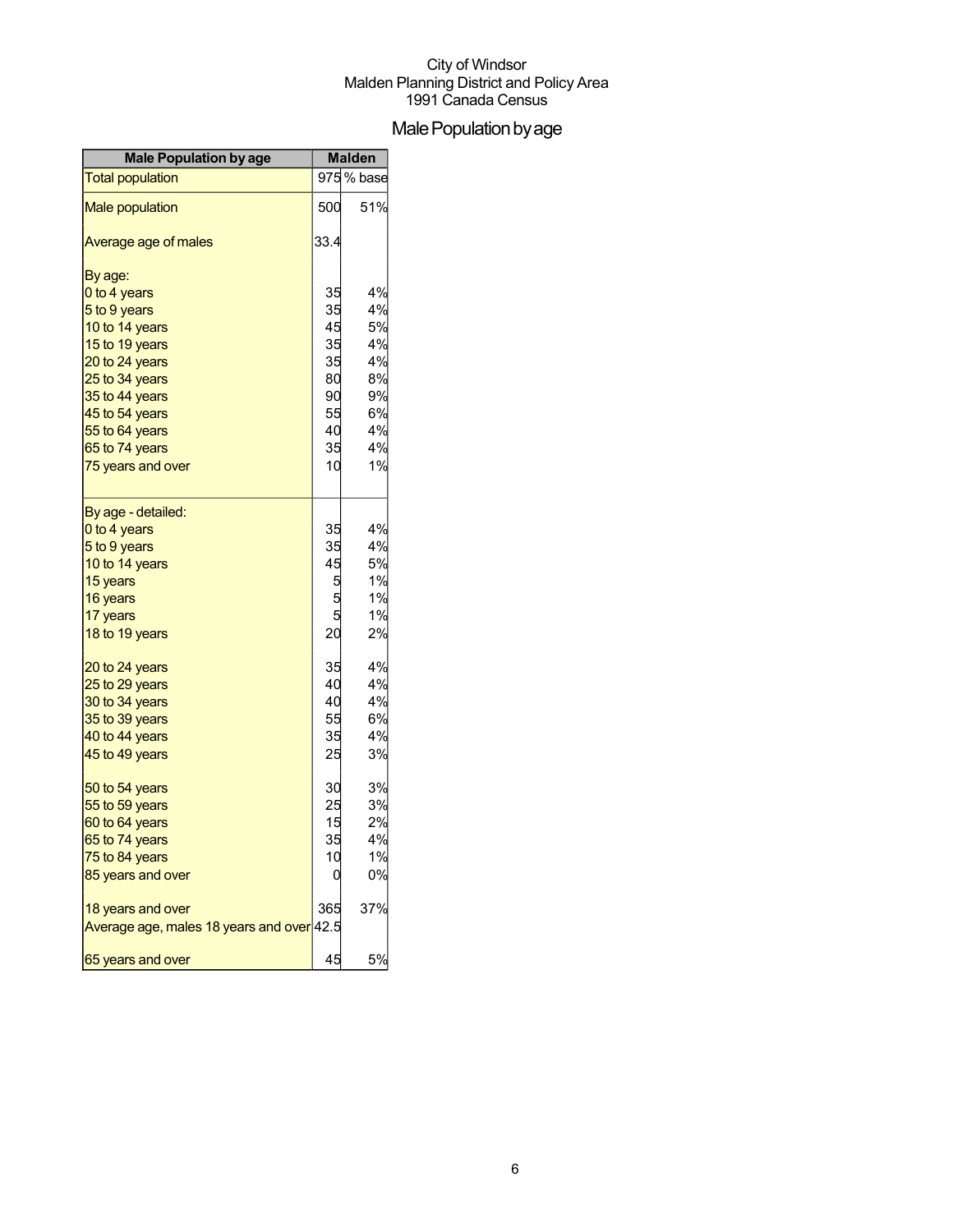## Female Population by age

| <b>Female Population by age</b>             | <b>Malden</b> |            |
|---------------------------------------------|---------------|------------|
| <b>Total population</b>                     |               | 975 % base |
| <b>Female population</b>                    | 475           | 49%        |
| Average age of females                      | 34.5          |            |
| By age:                                     |               |            |
| 0 to 4 years                                | 30            | 3%         |
| 5 to 9 years                                | 35            | 4%         |
| 10 to 14 years                              | 35            | 4%         |
| 15 to 19 years                              | 35            | 4%         |
| 20 to 24 years                              | 25            | 3%         |
| 25 to 34 years                              | 85            | 9%         |
| 35 to 44 years                              | 85            | 9%         |
| 45 to 54 years                              | 55            | 6%         |
| 55 to 64 years                              | 35            | 4%         |
| 65 to 74 years                              | 40            | 4%         |
| 75 years and over                           | 10            | 1%         |
| By age - detailed:                          |               |            |
| 0 to 4 years                                | 30            | 3%         |
| 5 to 9 years                                | 35            | 4%         |
| 10 to 14 years                              | 35            | 4%         |
| 15 years                                    | 5             | 1%         |
| 16 years                                    | 10            | 1%         |
| 17 years                                    | 10            | 1%         |
| 18 to 19 years                              | 10            | 1%         |
| 20 to 24 years                              | 25            | 3%         |
| 25 to 29 years                              | 45            | 5%         |
| 30 to 34 years                              | 40            | 4%         |
| 35 to 39 years                              | 45            | 5%         |
| 40 to 44 years                              | 40            | 4%         |
| 45 to 49 years                              | 20            | 2%         |
| 50 to 54 years                              | 35            | 4%         |
| 55 to 59 years                              | 20            | 2%         |
| 60 to 64 years                              | 15            | 2%         |
| 65 to 74 years                              | 40            | 4%         |
| 75 to 84 years                              |               | 1%         |
| 85 years and over                           |               | 1%         |
| 18 years and over                           | 355           | 36%        |
| Average age, females 18 years and over 42.8 |               |            |
| 65 years and over                           | 50            | 5%         |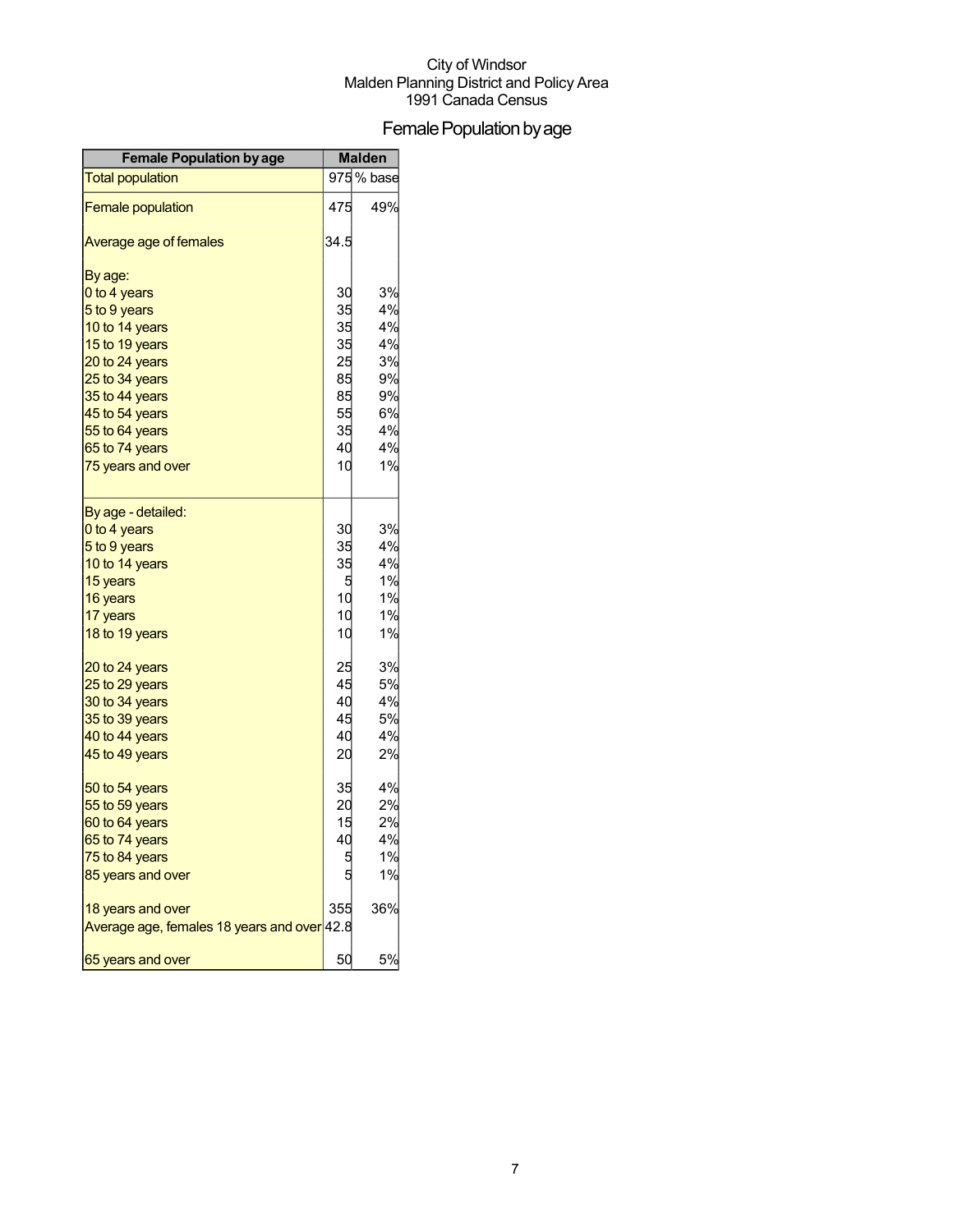## Family Structure and Children

| <b>Family Structure and Children</b> Malden |        |            |
|---------------------------------------------|--------|------------|
| <b>Total census families</b>                |        | 280% base  |
| By family structure:                        |        |            |
| <b>Total husband-wife families</b>          | 260    | 93%        |
| With no children at home                    | 95     | 34%        |
| With children at home                       | 165    | 59%        |
| 1 child                                     | 55     | 20%        |
| 2 children                                  | 75     | 27%        |
| 3 or more children                          | 35     | 13%        |
| Families - now-married couples              | 245    | 88%        |
| With no children at home                    | 85     | 30%        |
| With children at home                       | 160    | 57%        |
| 1 child                                     | 50     | 18%        |
| 2 children                                  | 75     | 27%        |
| 3 or more children                          | 35     | 13%        |
| Families - common-law couples               | 15     | 5%         |
| With no children at home                    | 10     | 4%         |
| With children at home                       |        | 2%         |
| 1 child                                     | 5<br>5 | 2%         |
| 2 children                                  |        | 0%         |
|                                             |        |            |
| 3 or more children                          |        | 0%         |
| Lone-parent families                        | 20     | 7%         |
| Lone male parent                            | 5      | 2%         |
| 1 child at home                             |        | 0%         |
| 2 children at home                          |        | 0%         |
| 3 or more children at home                  |        | 0%         |
| Lone female parent                          | 20     | 7%         |
| 1 child at home                             | 15     | 5%         |
| 2 children at home                          | 0      | 0%         |
| 3 or more children at home                  |        | 0%         |
| <b>Total children at home</b>               |        | 350 % base |
| By age of children:                         |        |            |
| $0 - 5$ years                               | 75     | 21%        |
| 6 - 14 years                                | 140    | 40%        |
| 15 - 17 years                               | 30     | 9%         |
| 18 - 24 years                               | 80     | 23%        |
|                                             |        |            |
| 25 years and over                           | 25     | 7%         |
| Average children per family                 | 1.3    |            |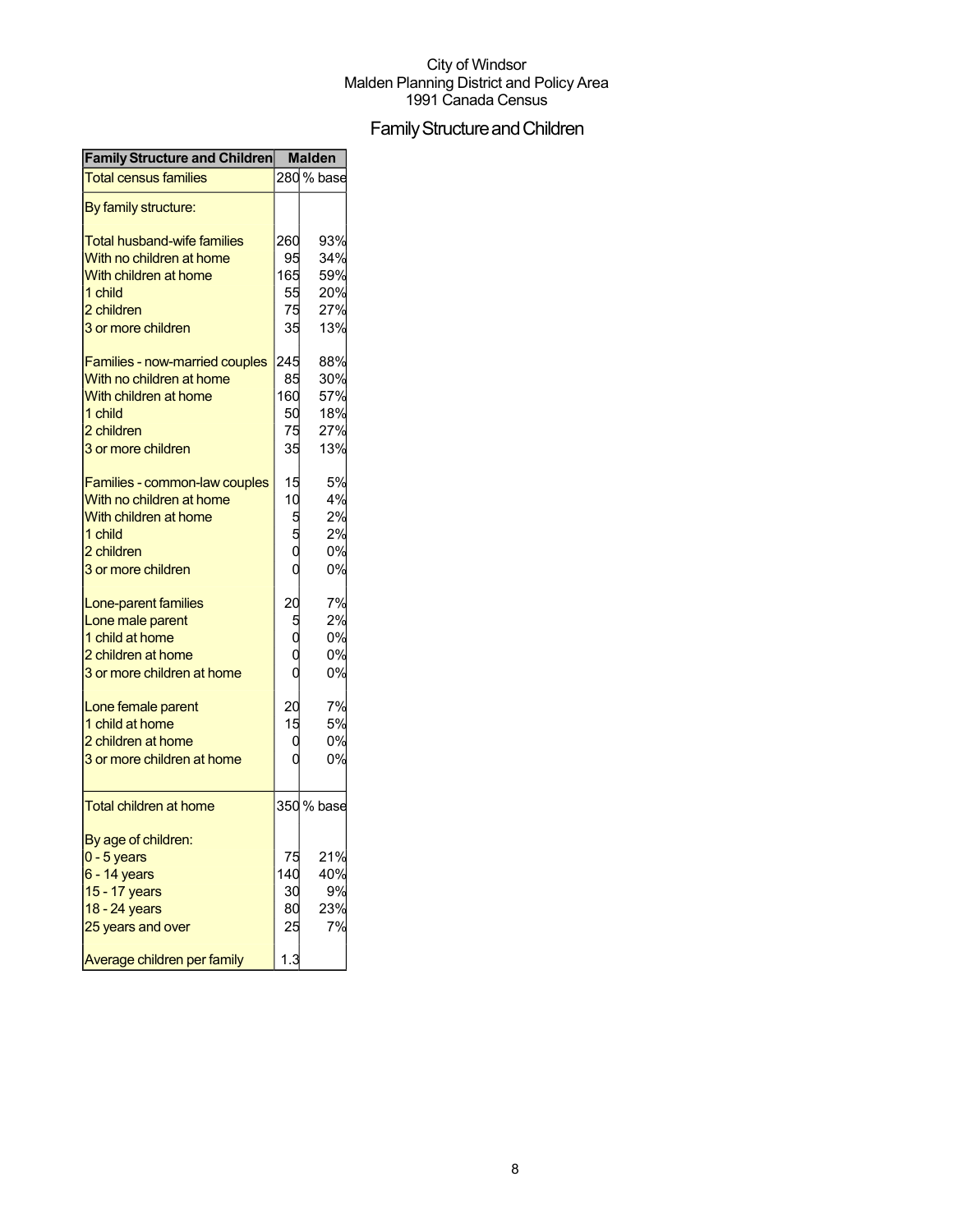## Households and Marital Status

| <b>Households and Marital Status</b>                     |     | <b>Malden</b> |
|----------------------------------------------------------|-----|---------------|
| <b>Private households</b>                                |     | 315 % base    |
|                                                          |     |               |
| By size of household:                                    |     |               |
| 1 person                                                 | 35  | 11%           |
| 2 persons                                                | 100 | 32%           |
| 3 persons                                                | 65  | 21%           |
| 4 - 5 persons                                            | 110 | 35%           |
| 6 or more persons                                        | 10  | 3%            |
|                                                          |     |               |
| By number of census families:                            |     |               |
| Non-family households                                    | 40  | 13%           |
| <b>Family households</b>                                 | 280 | 89%           |
| 1 census family                                          | 270 | 86%           |
| 2 or more census families                                | 10  | 3%            |
| Persons in private households                            | 965 |               |
| Average persons per household                            | 3.1 |               |
| Census families in private                               |     | 280 % base    |
| households                                               |     |               |
|                                                          |     |               |
| By size of census family:                                |     |               |
| 2 persons                                                | 110 | 39%           |
| 3 persons                                                | 60  | 21%           |
| 4 persons                                                | 75  | 27%           |
| 5 or more persons                                        | 35  | 13%           |
| <b>Total population</b>                                  |     | 975 % base    |
| By marital status, for persons 15 years of age and over: |     |               |
| Single (never married)                                   | 185 | 19%           |
| <b>Married</b>                                           | 495 | 51%           |
| Widowed                                                  | 30  | 3%            |
| <b>Divorced</b>                                          | 35  | 4%            |
| Separated                                                | 10  | 1%            |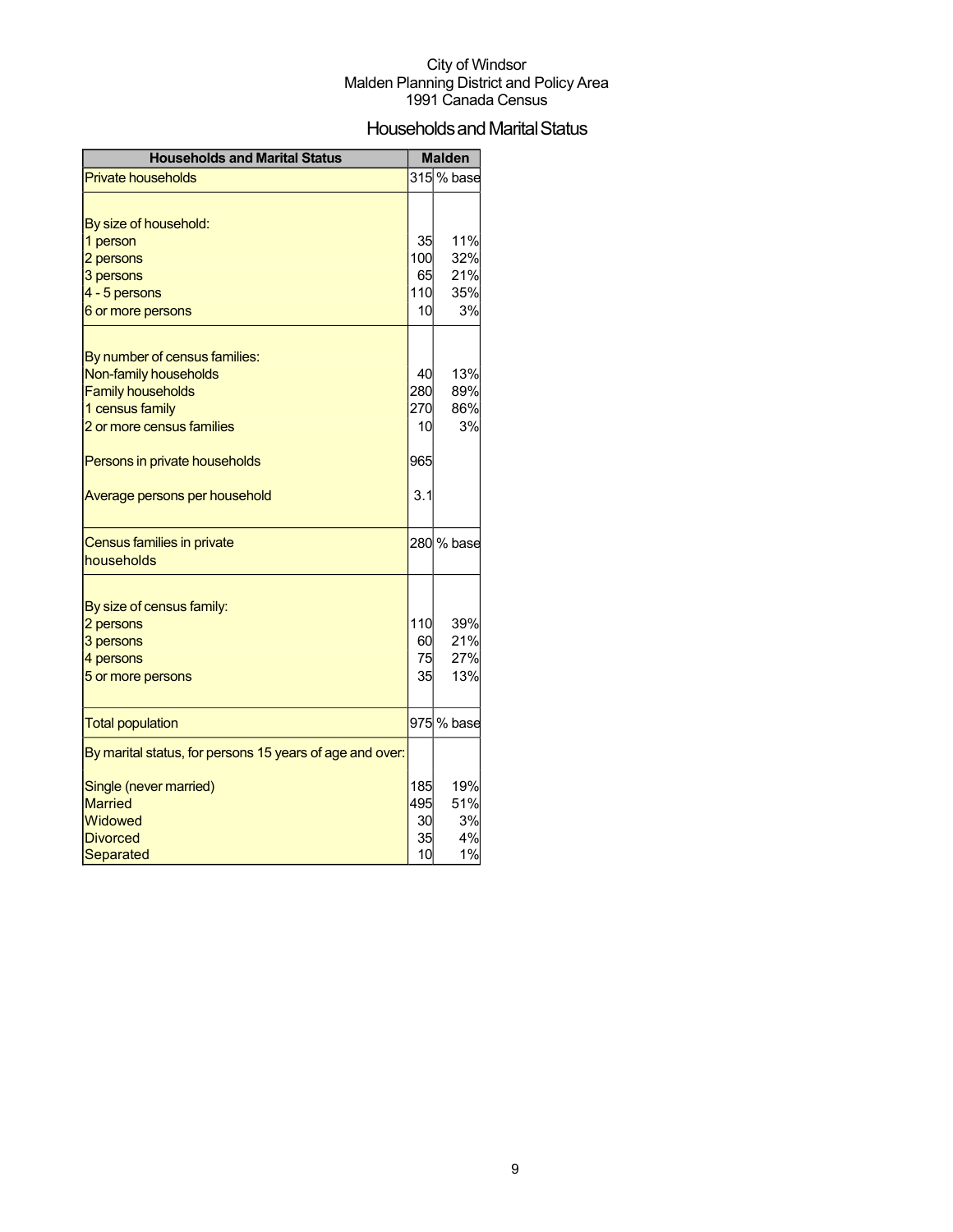## Family Status and Family Size

| <b>Family Status and Family Size</b>                                                                                                                                         |                      | <b>Malden</b>                  |
|------------------------------------------------------------------------------------------------------------------------------------------------------------------------------|----------------------|--------------------------------|
| Persons in private households                                                                                                                                                |                      | 970 % base                     |
| By living arrangements:<br>Number of non-family persons<br><b>Living with relatives</b><br>Living with non-relatives only<br><b>Living alone</b>                             | 80<br>30<br>15<br>35 | 8%<br>3%<br>2%<br>4%           |
| Number of family persons                                                                                                                                                     | 890                  | 92%                            |
| Average persons per family                                                                                                                                                   | 3.2                  |                                |
| Persons 65+ years in househlds                                                                                                                                               |                      | 95 % base                      |
| By living arrangements:<br>Number of non-family persons<br><b>Living with relatives</b><br>Living with non-relatives only<br><b>Living alone</b><br>Number of family persons | 20<br>10<br>10<br>70 | 21%<br>11%<br>0%<br>11%<br>74% |
| Economic families in househlds                                                                                                                                               |                      | 275 % base                     |
| By size of economic family:<br>2 persons<br>3 persons<br>4 persons<br>5 or more persons                                                                                      | 95<br>65<br>75<br>50 | 35%<br>24%<br>27%<br>18%       |
| Persons in economic families                                                                                                                                                 | 925                  |                                |
| Average persons per economic family<br><b>Total unattached individuals</b>                                                                                                   | 3.4<br>50            |                                |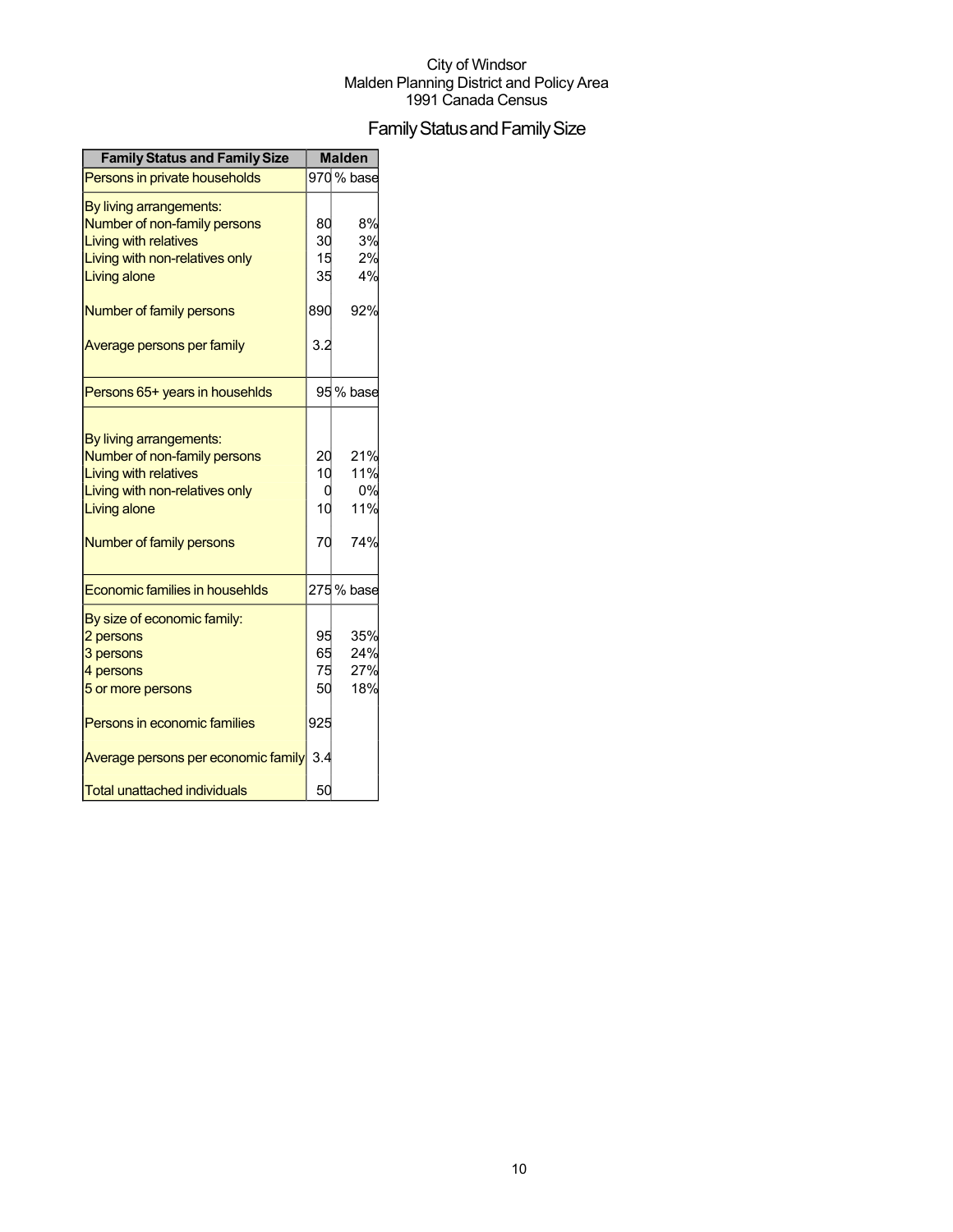## Dwellings

| Dwellings                      | <b>Malden</b> |            |
|--------------------------------|---------------|------------|
| <b>Occupied dwellings</b>      |               | 315 % base |
| By tenure:                     |               |            |
| Rented                         | 20            | 6%         |
| Owned                          | 295           | 94%        |
| <b>Band housing</b>            | 0             | 0%         |
| By dwelling type:              |               |            |
| Single-detached house          | 305           | 97%        |
| Semi-detached house            | 10            | 3%         |
| <b>Row house</b>               | 0             | 0%         |
| Apartment, detached duplex     |               | 0%         |
| Apartment less than 5 storey   |               | 2%         |
| Apartment 5 or more storeys    |               | 0%         |
| Other single attached house    |               | 2%         |
| <b>Movable dwelling</b>        |               | 0%         |
| Average rooms per dwelling     | 7.1           |            |
| Average bedrooms per dwelling  | 2.9           |            |
| Average persons per room       | 0.4           |            |
| By period of construction      |               |            |
| Before 1946                    | 40            | 13%        |
| 1946 - 1960                    | 100           | 32%        |
| 1961 - 1970                    | 10            | 3%         |
| 1971 - 1980                    | 25            | 8%         |
| 1981 - 1985                    | 50            | 16%        |
| 1986 - 1991                    | 85            | 27%        |
| Condition of dwelling:         |               |            |
| Regular maintenance            | 255           | 81%        |
| Minor repairs needed           | 30            | 10%        |
| <b>Major repairs needed</b>    | 30            | 10%        |
| Owner one-family households    |               | 225 % base |
| Average value of dwellings     | \$139,746     |            |
| Owner expenses:                |               |            |
| Average major monthly payments | \$784         |            |
| Payments > 30% of income       | 35            | 16%        |
| Tenant one-family households   |               | 15 % base  |
| Tenant expenses:               |               |            |
| Average gross monthly rent     | \$370         |            |
| Rent > 30% of income           | ი             | 0%         |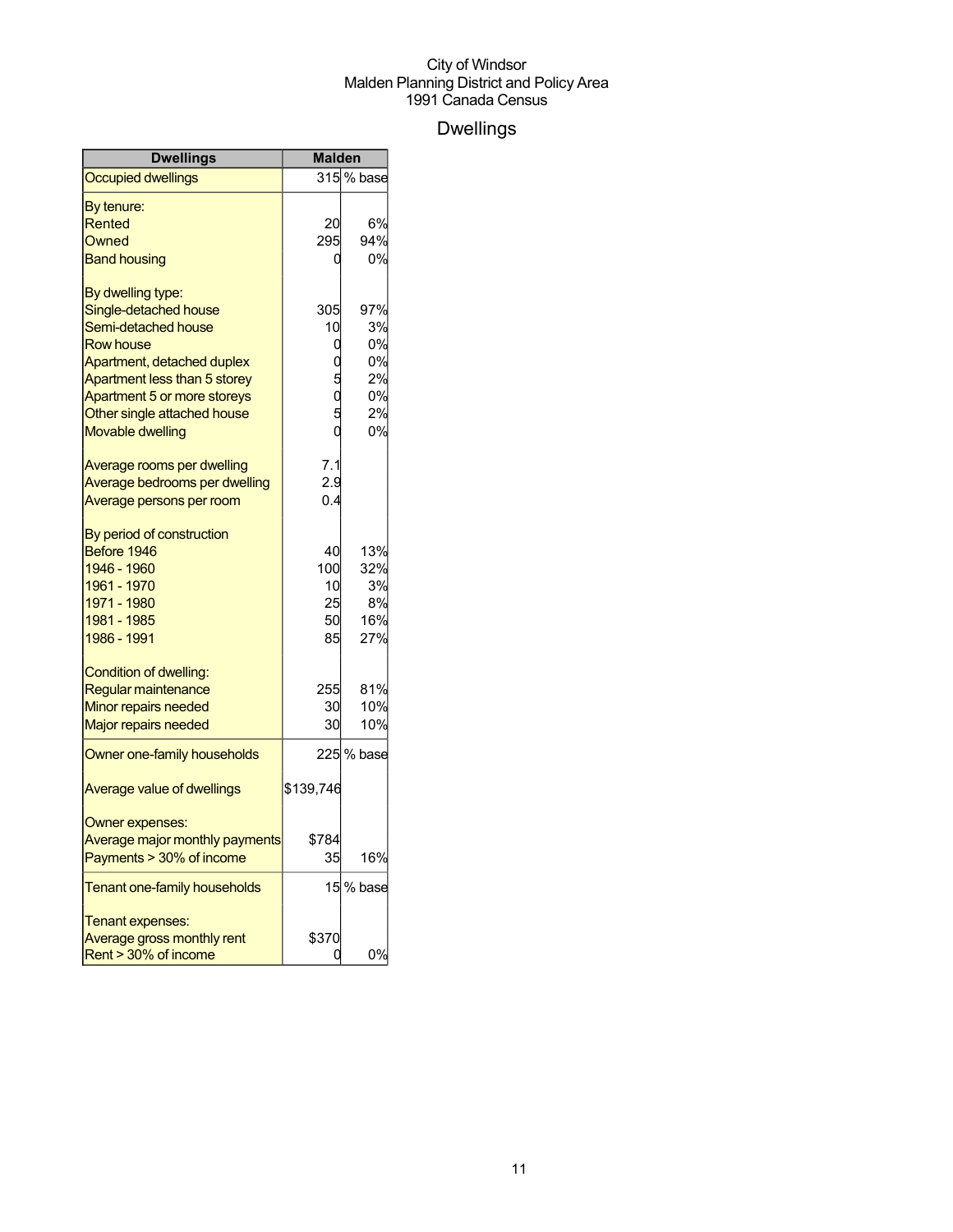## Language - Mother tongue

| <b>Language - Mother tongue</b>     |            | <b>Malden</b> |
|-------------------------------------|------------|---------------|
| <b>Total responses</b>              |            | 980 % base    |
|                                     |            |               |
| <b>Total single responses</b>       | 915        | 93%           |
| <b>Total official languages</b>     | 690        | 70%           |
| <b>English</b>                      | 665        | 68%           |
| French                              | 25         | 3%            |
| <b>Total non-official languages</b> | 230        | 23%           |
| Arabic                              | 10         | 1%            |
| <b>Bulgarian</b>                    | 0          | 0%            |
| <b>Chinese</b>                      |            | 0%            |
| <b>Dutch</b>                        |            | 0%            |
| <b>Finnish</b>                      |            | 0%            |
| German                              | 10         | 1%            |
| Greek                               |            | 1%            |
| Hungarian                           |            | 1%            |
| Italian                             | 145        | 15%           |
| <b>Polish</b>                       |            | 0%            |
| Portuguese                          |            | 1%            |
| Punjabi                             |            | 1%            |
| <b>Russian</b>                      |            | 1%            |
| <b>Spanish</b>                      |            | 1%            |
| Tagalog (Pilipino)                  | ភ ជា ជា ជា | 1%            |
| Ukrainian                           |            | 1%            |
| Vietnamese                          |            | 1%            |
| Major aboriginal languages          | C          | 0%            |
| Languages other than above          | 30         | 3%            |
| <b>Total multiple responses</b>     | 65         | 7%            |
| <b>English and French</b>           | 15         | 2%            |
| English and non-official language   | 45         | 5%            |
| French and non-official language    | O          | 0%            |
| English, French and other language  |            | 0%            |
| Non-official languages              |            | 0%            |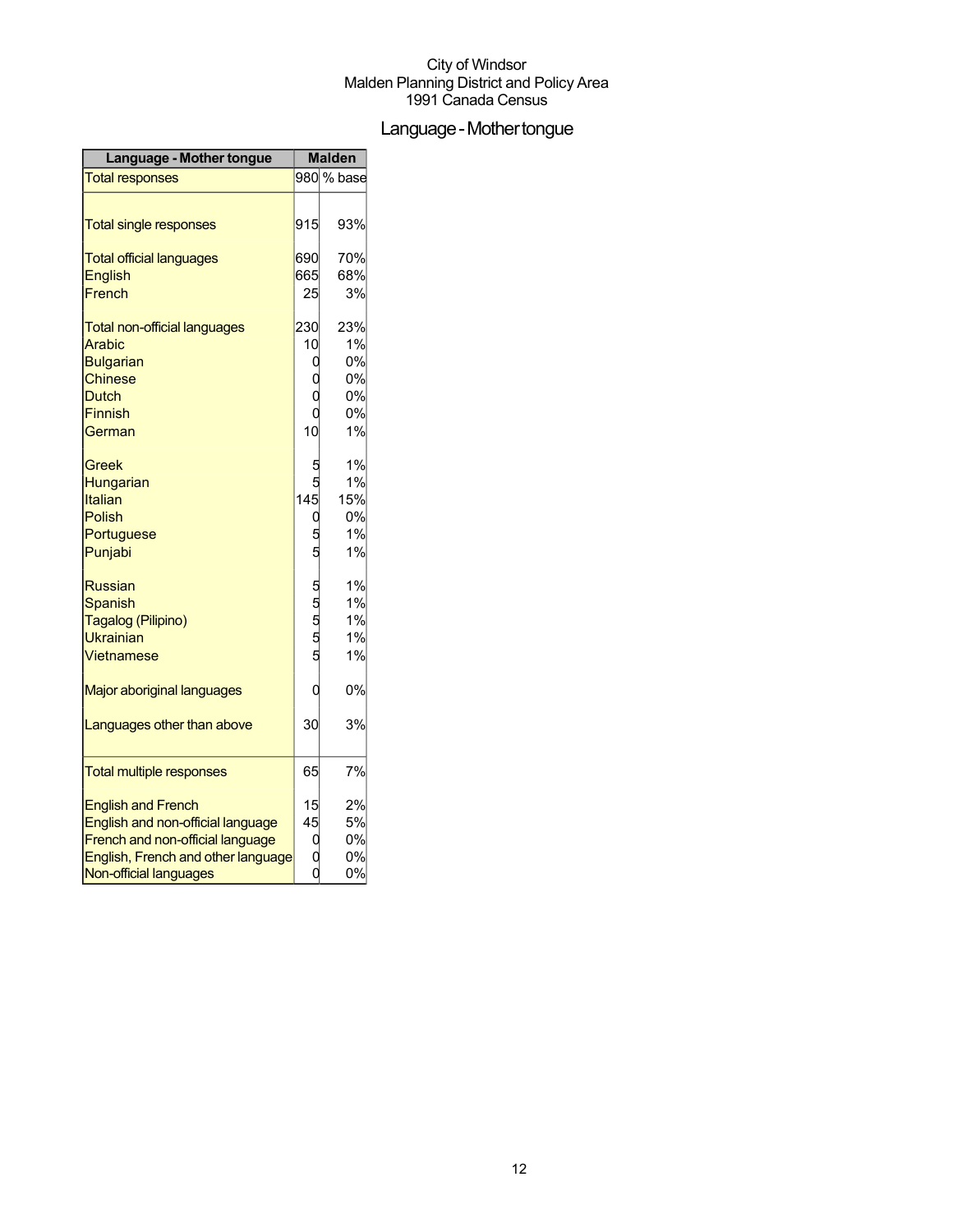## Language-Homelanguage

| Language - Home language            | <b>Malden</b>                                 |        |
|-------------------------------------|-----------------------------------------------|--------|
| <b>Total responses</b>              | 970                                           | % base |
| <b>Total single responses</b>       | 930                                           | 96%    |
| <b>Total official languages</b>     | 770                                           | 79%    |
| <b>English</b>                      | 770                                           | 79%    |
| French                              | 0                                             | 0%     |
| <b>Total non-official languages</b> | 160                                           | 16%    |
| <b>Arabic</b>                       | O                                             | 0%     |
| Armenian                            |                                               | 0%     |
| <b>Chinese</b>                      | oooo                                          | 0%     |
| <b>Creoles</b>                      |                                               | 0%     |
| Croatian                            |                                               | 0%     |
| <b>Dutch</b>                        |                                               | 0%     |
| German                              | $\begin{smallmatrix}0\\0\\0\end{smallmatrix}$ | 0%     |
| Greek                               |                                               | 0%     |
| Gujarati                            |                                               | 0%     |
| Hungarian                           |                                               | 0%     |
| Hindi                               |                                               | 0%     |
| Italian                             | 130                                           | 13%    |
| Japanese                            |                                               | 0%     |
| Khmer (Cambodian)                   |                                               | 0%     |
| Korean                              | o<br>o<br>o<br>o<br>o                         | 0%     |
| Portuguese                          |                                               | 0%     |
| Persian (Farsi)                     |                                               | 0%     |
| <b>Polish</b>                       |                                               | 0%     |
| Punjabi                             | O                                             | 0%     |
| Romanian                            | $\overline{0}$                                | 0%     |
| <b>Russian</b>                      | 10                                            | 1%     |
| Spanish                             | $\begin{smallmatrix}0\0\0\end{smallmatrix}$   | 0%     |
| Tagalog (Pilipino)                  |                                               | 0%     |
| Tamil                               |                                               | 0%     |
| Ukrainian                           |                                               | 0%     |
| Urdu                                | 0<br>0                                        | 0%     |
| Vietnamese                          | $\frac{1}{\alpha}$                            | 0%     |
| Major aboriginal languages          |                                               | 0%     |
| Languages other than above          | 15                                            | 2%     |
| <b>Total multiple responses</b>     | 40                                            | 4%     |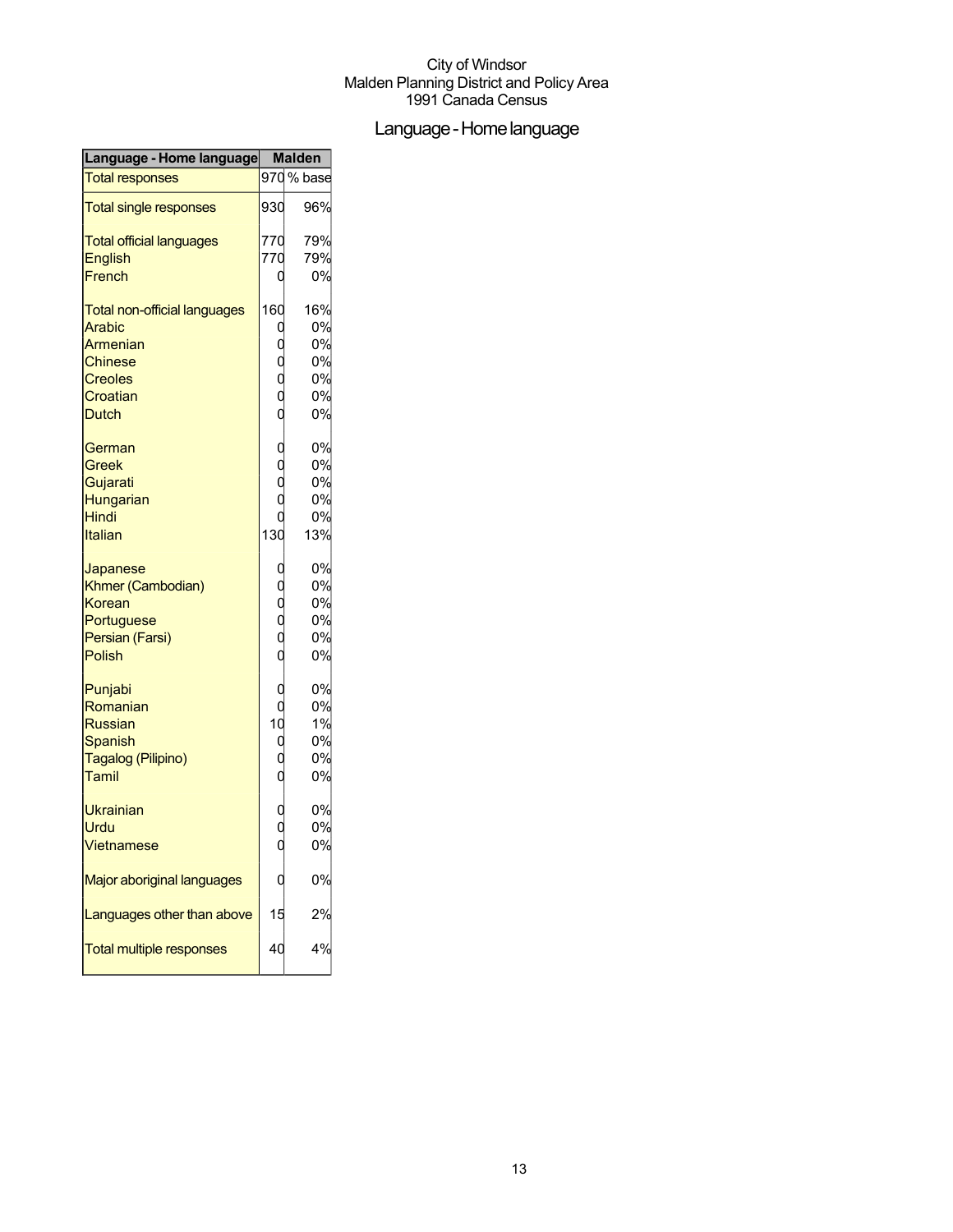## Language - Knowledge of

| Language - Knowledge of        | <b>Malden</b>                                     |            |
|--------------------------------|---------------------------------------------------|------------|
| <b>Total population</b>        |                                                   | 975 % base |
| Official languages:            |                                                   |            |
| <b>English only</b>            | 855                                               | 88%        |
| <b>French only</b>             |                                                   | 0%         |
| <b>Both English and French</b> | 110                                               | 11%        |
| Neither English nor French     |                                                   | 0%         |
| Non-official languages:        |                                                   |            |
| Armenian                       |                                                   | 0%         |
| Arabic                         | 10                                                | 1%         |
| <b>Chinese</b>                 |                                                   | 0%         |
| Cree                           |                                                   | 0%         |
| <b>Creoles</b>                 |                                                   | 0%         |
| Croatian                       | 0<br>0<br>0<br>0                                  | 0%         |
| <b>Dutch</b>                   | O                                                 | 0%         |
| <b>Finnish</b>                 | O                                                 | 0%         |
| German                         |                                                   | 3%         |
| Greek                          |                                                   | 0%         |
| Gujarati                       |                                                   | 0%         |
| <b>Hebrew</b>                  | $\begin{bmatrix} 25 \\ 0 \\ 0 \\ 0 \end{bmatrix}$ | 0%         |
|                                |                                                   |            |
| Hindi                          |                                                   | 0%         |
| Hungarian                      | 10                                                | 1%         |
| Italian                        | 240                                               | 25%        |
| Japanese                       |                                                   | 0%         |
| Korean                         |                                                   | 0%         |
| Persian (Farsi)                | 0<br>0<br>0                                       | 0%         |
| <b>Polish</b>                  | $\begin{matrix}0\0\0\end{matrix}$                 | 0%         |
| Portuguese                     |                                                   | 0%         |
| Punjabi                        |                                                   | 0%         |
| Romanian                       | $\overline{0}$                                    | 0%         |
| <b>Russian</b>                 | 10                                                | 1%         |
| Spanish                        | 10                                                | 1%         |
| Tagalog (Pilipino)             | 15                                                | 2%         |
| Tamil                          |                                                   | 0%         |
| Ukrainian                      |                                                   | 0%         |
| Urdu                           |                                                   | 0%         |
| Vietnamese                     | 0<br>0<br>0<br>0<br>0                             | 0%         |
| Yiddish                        |                                                   | 0%         |
|                                |                                                   |            |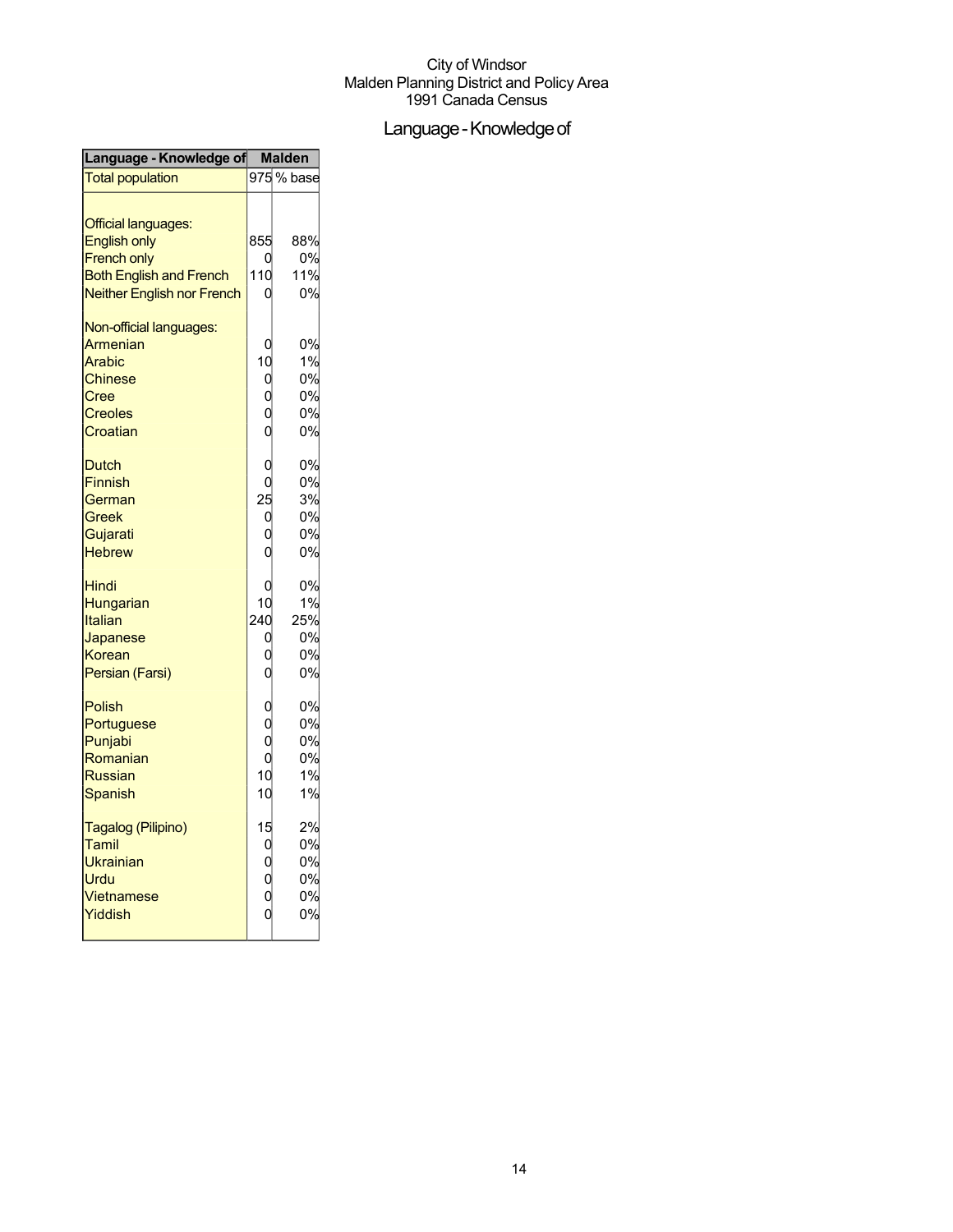## Religion

| <b>Religion</b>             | <b>Malden</b> |            |
|-----------------------------|---------------|------------|
| <b>Total population</b>     |               | 975 % base |
|                             |               |            |
| Catholic                    | 505l          | 52%        |
| <b>Roman Catholic</b>       | 505           | 52%        |
| <b>Ukrainian Catholic</b>   |               | 0%         |
| Protestant                  | 320           | 33%        |
| <b>United Church</b>        | 60            | 6%         |
| Anglican                    | 50            | 5%         |
| <b>Baptist</b>              | 10            | 1%         |
| Presbyterian                | 0             | 0%         |
| Lutheran                    | 10            | 1%         |
| Pentecostal                 | 90            | 9%         |
| <b>Mennonite</b>            | 0             | 0%         |
| <b>Jehovah's Witnesses</b>  | 10            | 1%         |
| <b>Reformed Bodies</b>      | 0             | 0%         |
| <b>Salvation Army</b>       | $\rm\dot{0}$  | 0%         |
| Latter-day Saints (Mormons) |               | 0%         |
| <b>Other Protestant</b>     | 75            | 8%         |
| <b>Other Religions</b>      | 25            | 3%         |
| <b>Eastern Orthodox</b>     | 15            | 2%         |
| Jewish                      | ი             | 0%         |
| Islam                       | 10            | 1%         |
| <b>Buddhist</b>             | 0             | 0%         |
| <b>Hindu</b>                | 0             | 0%         |
| <b>Sikh</b>                 | $\rm\dot{0}$  | 0%         |
| <b>Other</b>                |               | 0%         |
| No religious affiliation    | 125           | 13%        |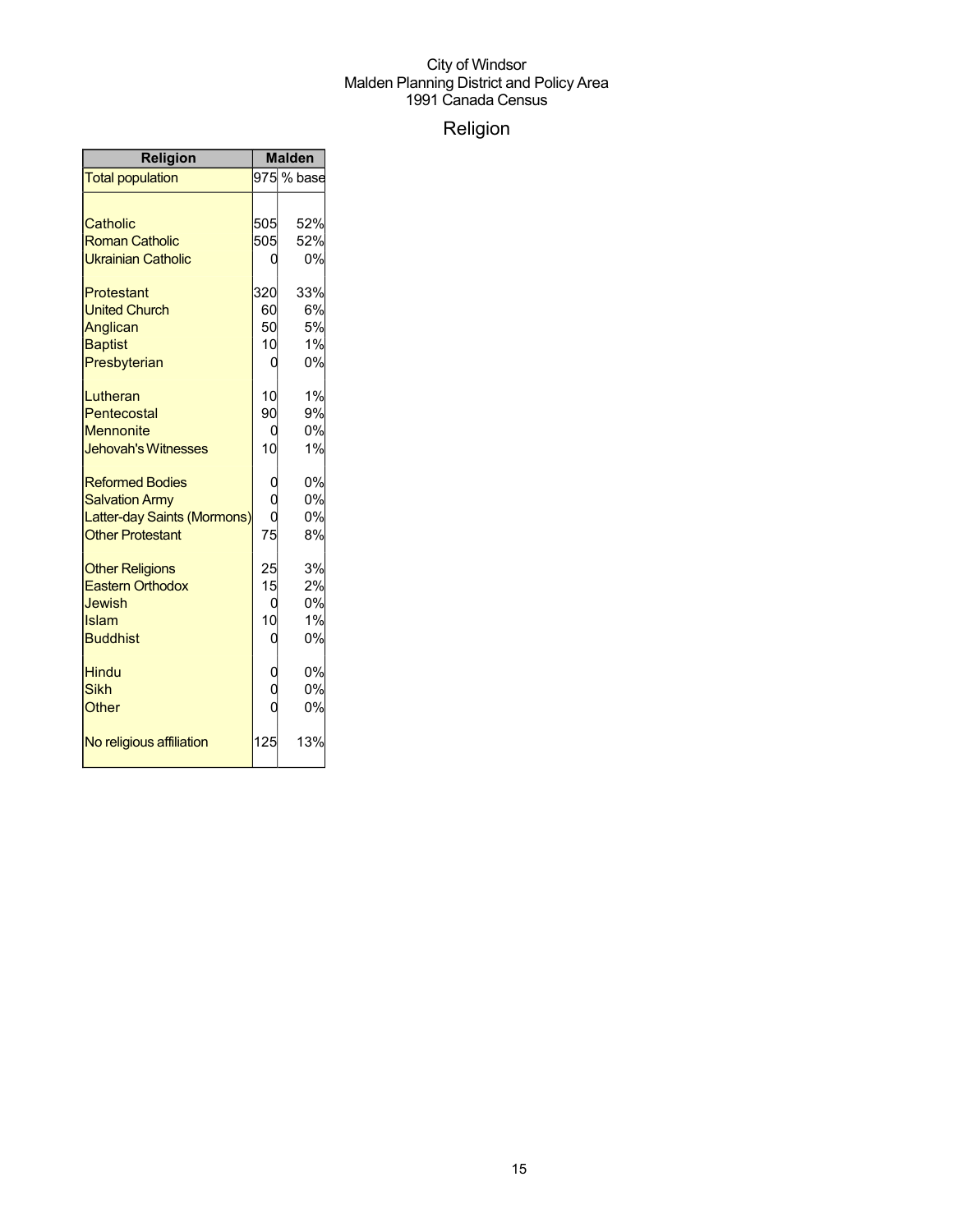## EthnicOrigin

| <b>Ethnic Origin</b>                                                                                                                                              | <b>Malden</b>                                               |                                                 |
|-------------------------------------------------------------------------------------------------------------------------------------------------------------------|-------------------------------------------------------------|-------------------------------------------------|
| <b>Total population</b>                                                                                                                                           |                                                             | 975% base                                       |
| <b>Total single origins</b><br><b>Aboriginal origins</b><br><b>Black origins</b><br><b>British</b><br><b>English</b><br>Scottish<br>Irish<br><b>Other British</b> | 635<br>ſ<br>170<br>160<br>10<br>10<br>0                     | 65%<br>0%<br>0%<br>17%<br>16%<br>1%<br>1%<br>0% |
| Canadian<br><b>Chinese</b><br>Croatian<br>Danish<br>Dutch (Netherlands)                                                                                           | 0<br>0<br>$\begin{smallmatrix} 0 \ 0 \ 0 \end{smallmatrix}$ | 0%<br>0%<br>0%<br>0%<br>0%                      |
| <u>East Indian, n.i.e.</u><br><b>Filipino</b><br>Finnish<br>French<br>German<br>Greek                                                                             | C<br>$\overline{20}$<br>C<br>45<br>10<br>0                  | 0%<br>2%<br>0%<br>5%<br>1%<br>0%                |
| Hungarian (Magyar)<br>Italian<br>Japanese<br>Jewish<br>Korean<br>Lebanese                                                                                         | 10<br>300<br>C<br>10                                        | 1%<br>31%<br>0%<br>0%<br>0%<br>1%               |
| Norwegian<br>Polish<br>Portuguese<br><b>Spanish</b><br>Swedish<br>Ukrainian                                                                                       | o<br>o<br>o<br>o<br>o                                       | 0%<br>0%<br>0%<br>0%<br>0%<br>0%                |
| Vietnamese<br>Yugoslav, n.i.e.                                                                                                                                    | C                                                           | 0%<br>0%                                        |
| Other single origins                                                                                                                                              | 50                                                          | 5%                                              |
| Total multiple origins 335                                                                                                                                        |                                                             | 34%                                             |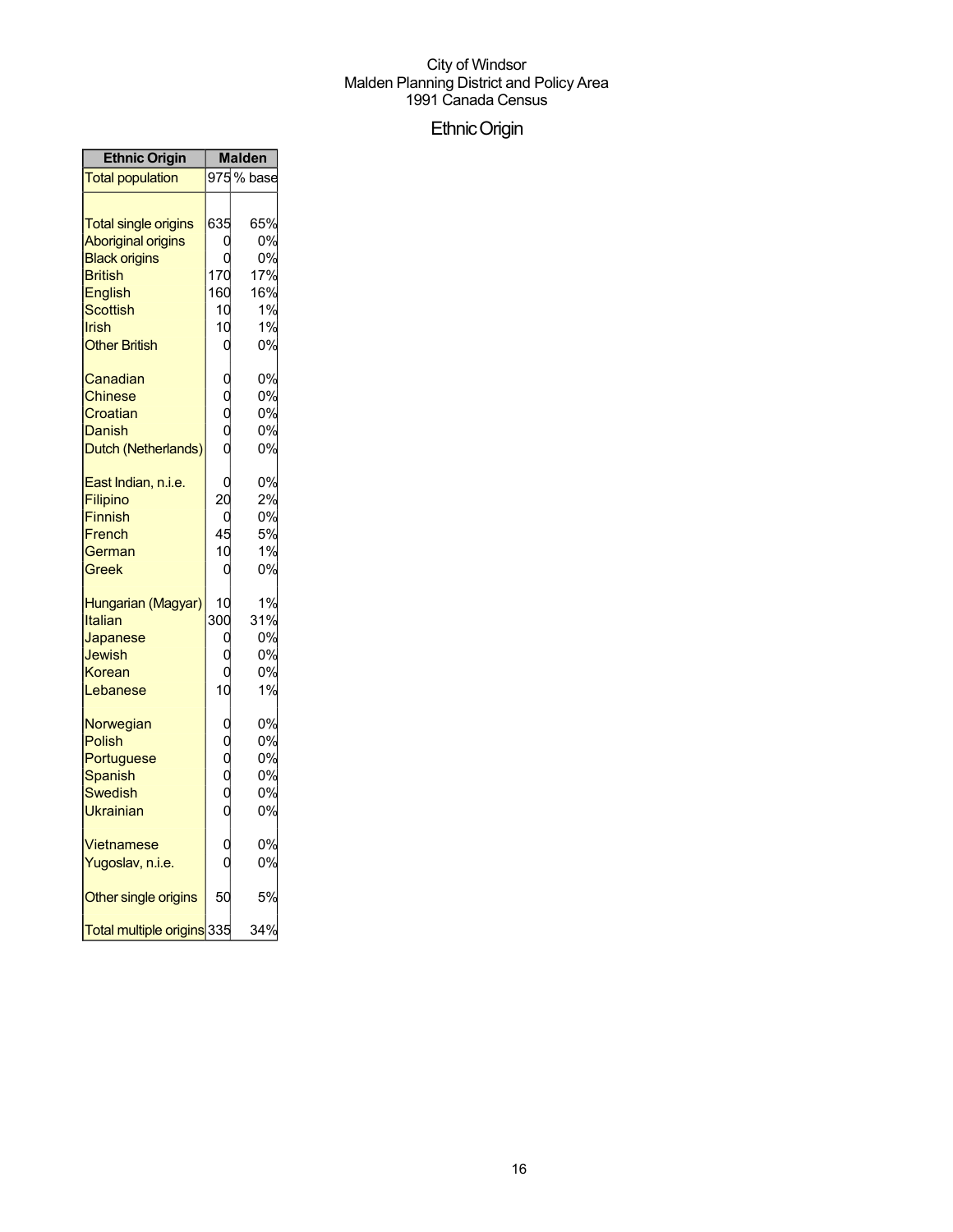## Citizenship and Immigration

| Citizenship and Immigration         | <b>Malden</b> |            |
|-------------------------------------|---------------|------------|
| <b>Total population</b>             |               | 975% base  |
|                                     |               |            |
| <b>Canadian citizens</b>            | 945           | 97%        |
| <b>Citizens other than Canadian</b> | 25            | 3%         |
| Immigration:                        |               |            |
| Non-immigrant population            | 680           | 70%        |
| Born in province of residence       | 660           | 68%        |
|                                     |               |            |
| Immigrant population                | 290           | 30%        |
| <b>United States of America</b>     | 40            | 4%         |
| <b>Central and South America</b>    |               | 0%         |
| Caribbean and Bermuda               |               | 0%         |
| <b>United Kingdom</b>               |               | 0%         |
| <b>Other Europe</b>                 | 210           | 22%        |
| Africa                              |               | 0%         |
| India                               |               | 0%         |
| <b>Other Asia</b>                   | 15            | 2%         |
| Oceania & Other                     | 10            | 1%         |
| Non-permanent residents             | 10            | 1%         |
| <b>Total immigrant population</b>   |               | 285 % base |
| Period of immigration:              |               |            |
| Before 1961                         | 115           | 40%        |
| 1961-1970                           | 130           | 46%        |
| 1971-1980                           | 25            | 9%         |
| 1981-1991                           | 20            | 7%         |
| 1981-1987                           | 0             | 0%         |
| 1988-1991                           | 15            | 5%         |
| Age at immigration:                 |               |            |
| $0 - 4$ years                       | 60            | 21%        |
| 5 - 19 years                        | 80            | 28%        |
| 20 years and over                   | 145           | 51%        |
|                                     |               |            |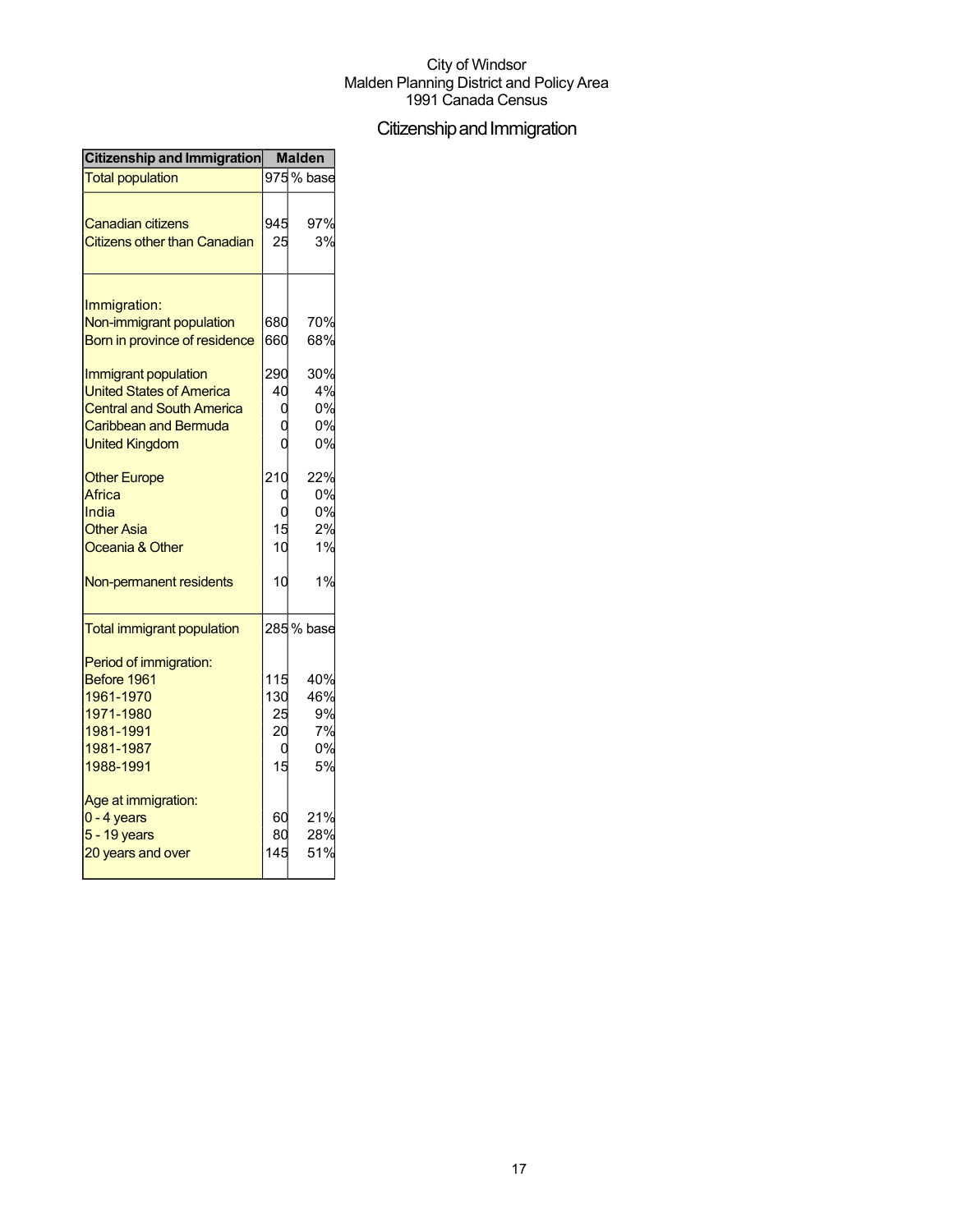## Mobility

| <b>Mobility</b>                                                                                                                             | <b>Malden</b>                     |                                    |
|---------------------------------------------------------------------------------------------------------------------------------------------|-----------------------------------|------------------------------------|
| One-year mobility status:                                                                                                                   |                                   |                                    |
| Population 1 year and over                                                                                                                  |                                   | 950 % base                         |
| Non-movers                                                                                                                                  | 905                               | 95%                                |
| <b>Movers</b><br><b>Intraprovincial movers</b><br><b>Interprovincial migrants</b><br><b>External migrants</b>                               | 45<br>30<br>10<br>10              | 5%<br>3%<br>1%<br>1%               |
| Five-year mobility status:                                                                                                                  |                                   |                                    |
| Population 5 years and over 910 % base                                                                                                      |                                   |                                    |
| Non-movers                                                                                                                                  | 625                               | 69%                                |
| <b>Movers</b><br>Non-migrants<br><b>Migrants</b><br><b>Internal migrants</b><br>Intraprovincial migrants<br><b>Interprovincial migrants</b> | 285<br>245<br>40<br>25<br>20<br>Ω | 31%<br>27%<br>4%<br>3%<br>2%<br>0% |
| <b>External migrants</b>                                                                                                                    | 15                                | 2%                                 |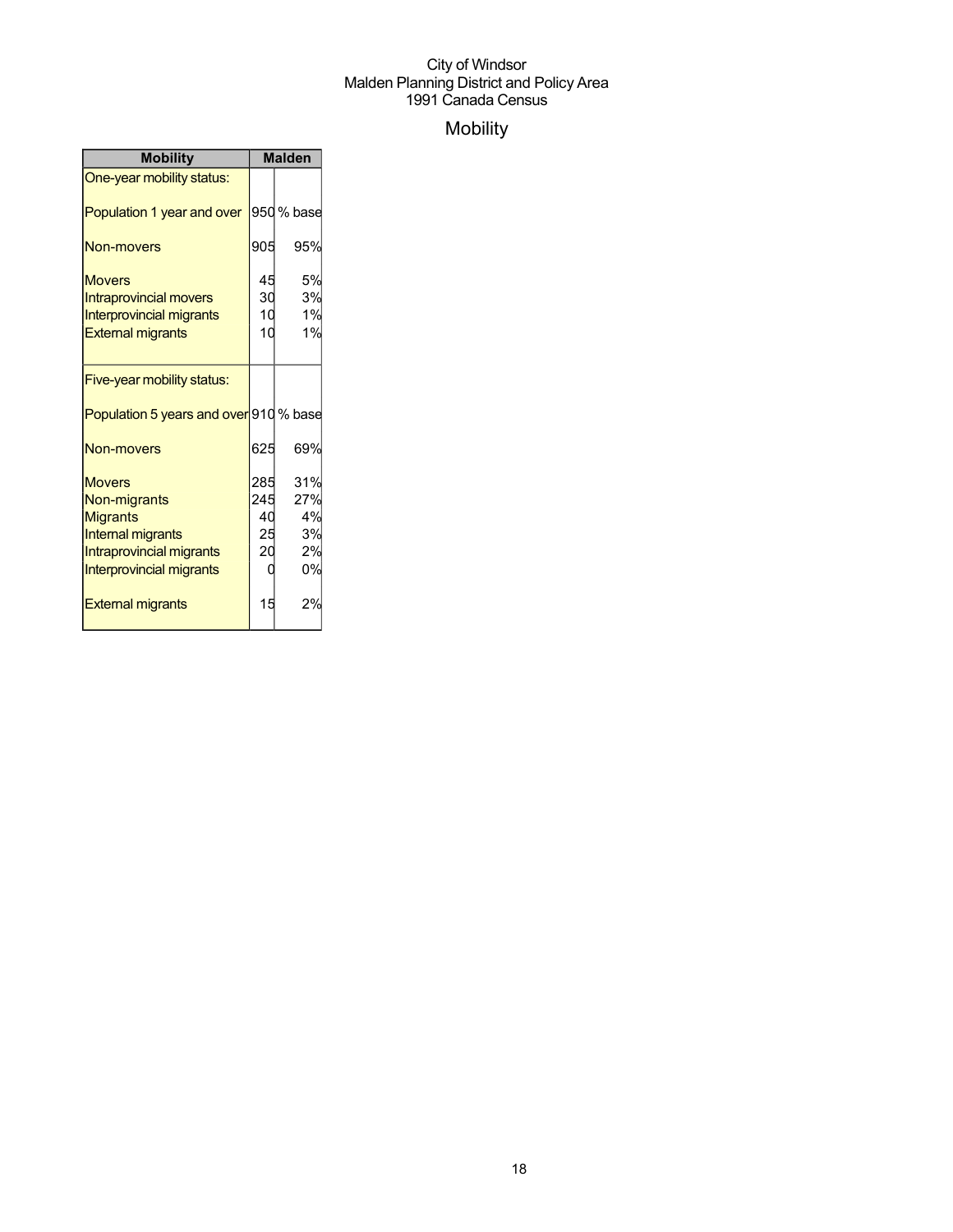## School attendance and Education level

| <b>School attendance and Education level</b>          |     | <b>Malden</b> |
|-------------------------------------------------------|-----|---------------|
| Population 15 to 24 years                             |     | 150 % base    |
| By school attendance:                                 |     |               |
| Not attending school                                  | 60  | 40%           |
| <b>Attending school full time</b>                     | 80  | 53%           |
| Attending school part time                            | 0   | 0%            |
| Population over 15 years                              |     | 740 % base    |
| By highest level of schooling:                        |     |               |
| Less than grade 9                                     | 85  | 11%           |
| Grades 9 to 13                                        | 290 | 39%           |
| No secondary certificate                              | 155 | 21%           |
| With secondary certificate                            | 135 | 18%           |
| Trades certificate or diploma                         | 35  | 5%            |
| Other non-university                                  | 190 | 26%           |
| <b>Without certificate</b>                            | 50  | 7%            |
| <b>With certificate</b>                               | 140 | 19%           |
| University - without degree                           | 55  | 7%            |
| <b>Without certificate</b>                            | 25  | 3%            |
| <b>With certificate</b>                               | 30  | 4%            |
| University - with degree                              | 85  | 11%           |
| Total with postsecondary qualifications               |     | 285 % base    |
| Educational, recreational and counselling services    | 35  | 12%           |
| Fine and applied arts                                 | 15  | 5%            |
| <b>Humanities and related</b>                         | 20  | 7%            |
| Social sciences and related                           | 35  | 12%           |
| Commerce, management and business administration      | 45  | 16%           |
| Agricultural and biological sciences and technologies | 15  | 5%            |
| Engineering & applied sciences                        | 0   | 0%            |
| Engineering & applied science technologies and trades | 85  | 30%           |
| Health professions, sciences and technologies         | 35  | 12%           |
| Mathematics and physical sciences                     | 0   | 0%            |
| None and all other                                    | 0   | 0%            |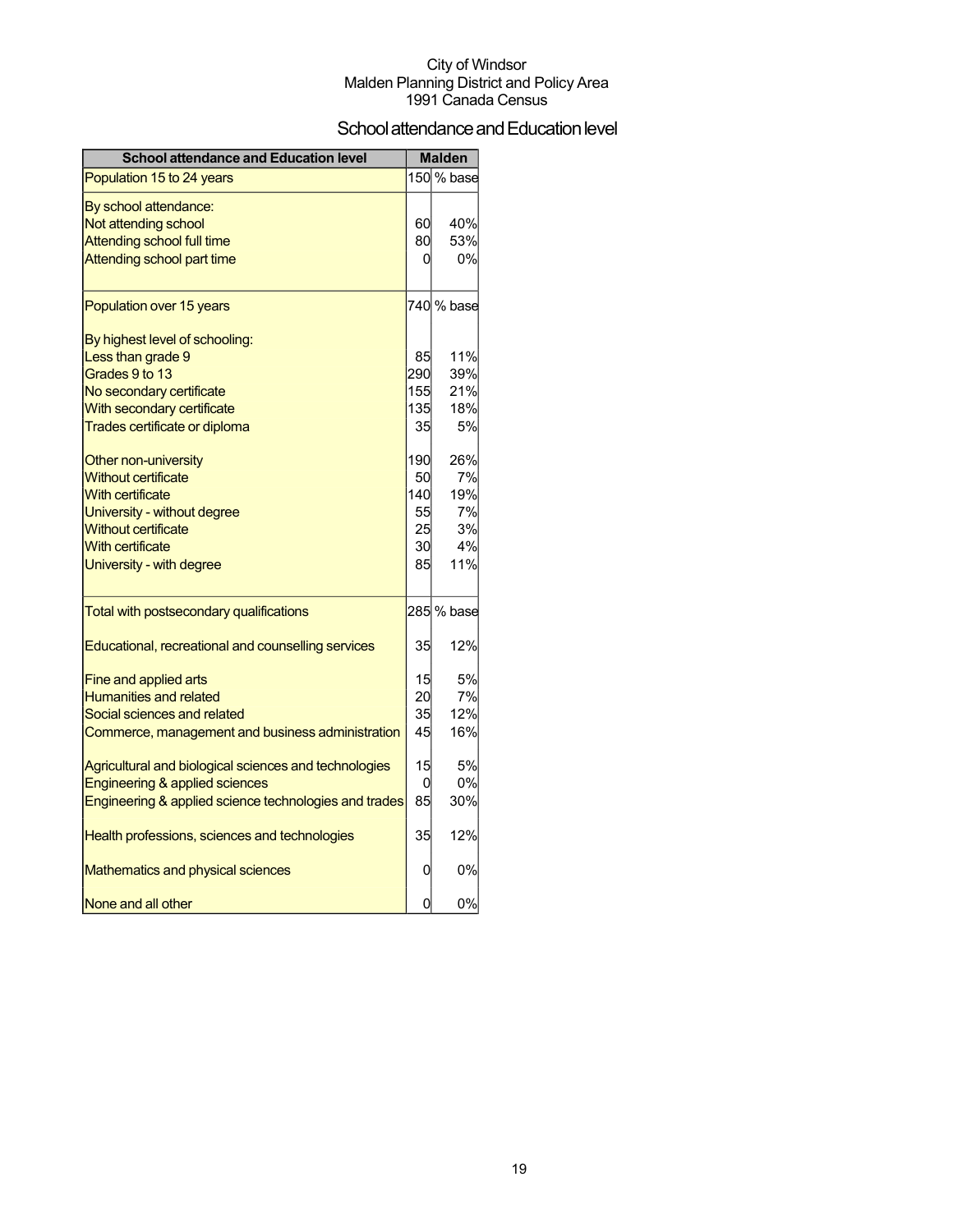## Post-secondary Education by sex

| <b>Post-secondary Education by sex</b>                | <b>Malden</b> |            |
|-------------------------------------------------------|---------------|------------|
| Males with postsecondary qualifications               |               | 140 % base |
|                                                       |               |            |
| Educational, recreational and counselling services    | 10            | 7%         |
| Fine and applied arts                                 | 0             | 0%         |
| <b>Humanities and related</b>                         | 10            | 7%         |
| Social sciences and related                           | 20            | 14%        |
| Commerce, management and business administration      | 20            | 14%        |
| Agricultural and biological sciences and technologies | 0             | 0%         |
| Engineering & applied sciences                        | 0             | 0%         |
| Engineering & applied science technologies and trades | 85            | 61%        |
|                                                       |               |            |
| Health professions, sciences and technologies         | 0             | 0%         |
| Mathematics and physical sciences                     | 0             | 0%         |
| None and all other                                    | 0             | 0%         |
| Females with postsecondary qualifications             |               | 145 % base |
| Educational, recreational and counselling services    | 25            | 17%        |
| Fine and applied arts                                 | 15            | 10%        |
| <b>Humanities and related</b>                         | 10            | 7%         |
| Social sciences and related                           | 15            | 10%        |
| Commerce, management and business administration      | 25            | 17%        |
| Agricultural and biological sciences and technologies | 15            | 10%        |
| Engineering & applied sciences                        | 0             | 0%         |
| Engineering & applied science technologies and trades | $\Omega$      | 0%         |
| Health professions, sciences and technologies         | 35            | 24%        |
| Mathematics and physical sciences                     | 0             | 0%         |
| None and all other                                    | 0             | 0%         |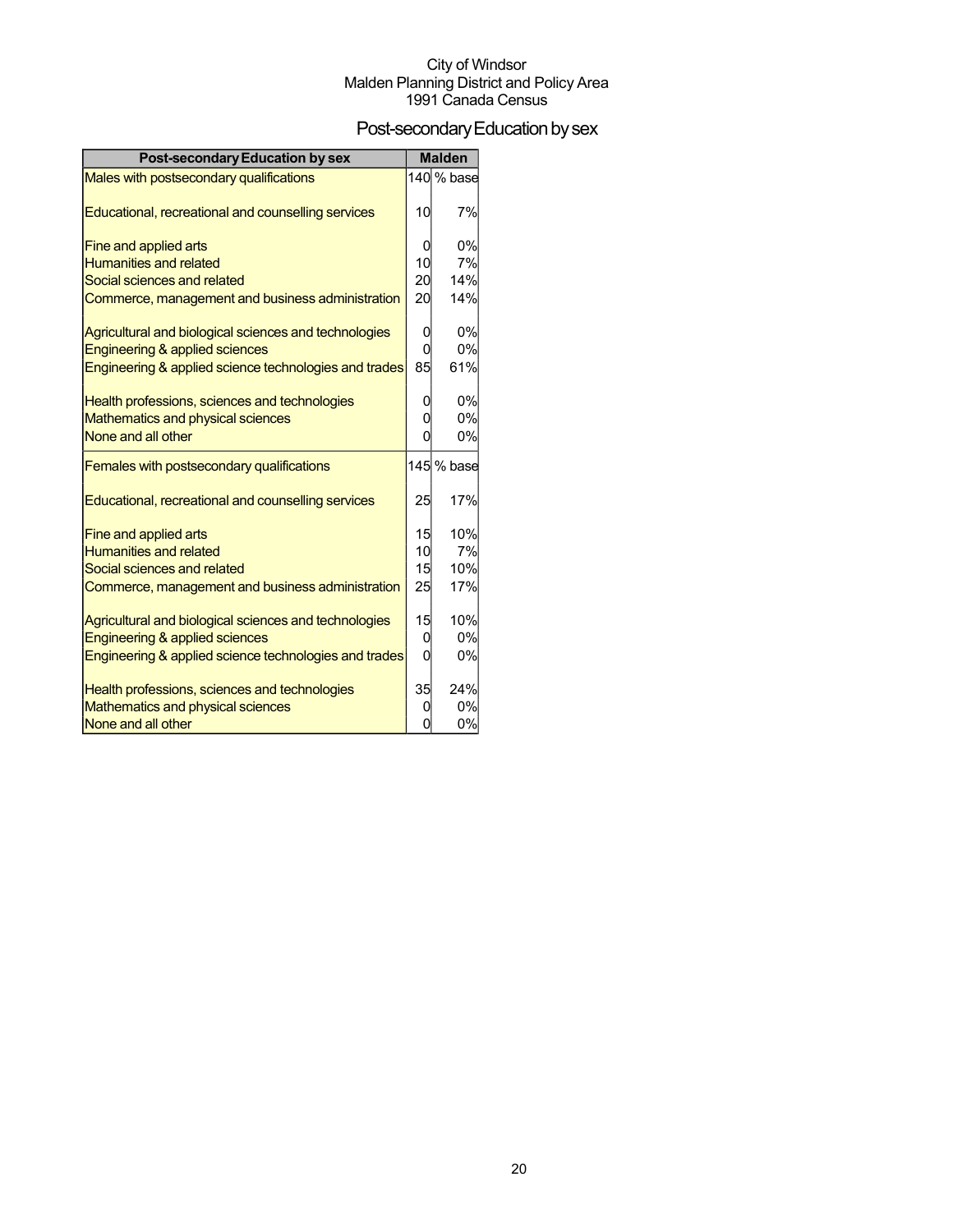## Labour Force

| <b>Labour Force</b>                | <b>Malden</b> |            |
|------------------------------------|---------------|------------|
| Total 15 years and over 740 % base |               |            |
| In labour force                    | 520           | 70%        |
| Employed                           | 485           | 66%        |
| <b>Unemployed</b>                  | 35            | 5%         |
| Not in the labour force            | 225           | 30%        |
| Unemployment rate                  | 7%            |            |
| <b>Participation rate</b>          | 70%           |            |
| Total 15-24 years                  |               | 150 % base |
| In labour force                    | 90            | 60%        |
| Employed                           | 85            | 57%        |
| <b>Unemployed</b>                  | 10            | 7%         |
| Not in the labour force            | 60            | 40%        |
| Unemployment rate                  | 11%           |            |
| <b>Participation rate</b>          | 60%           |            |
| Total 25 years and over            |               | 590 % base |
| In labour force                    | 425           | 72%        |
| Employed                           | 400           | 68%        |
| <b>Unemployed</b>                  | 20            | 3%         |
| Not in the labour force            | 165           | 28%        |
| Unemployment rate                  | 5%            |            |
| <b>Participation rate</b>          | 72%           |            |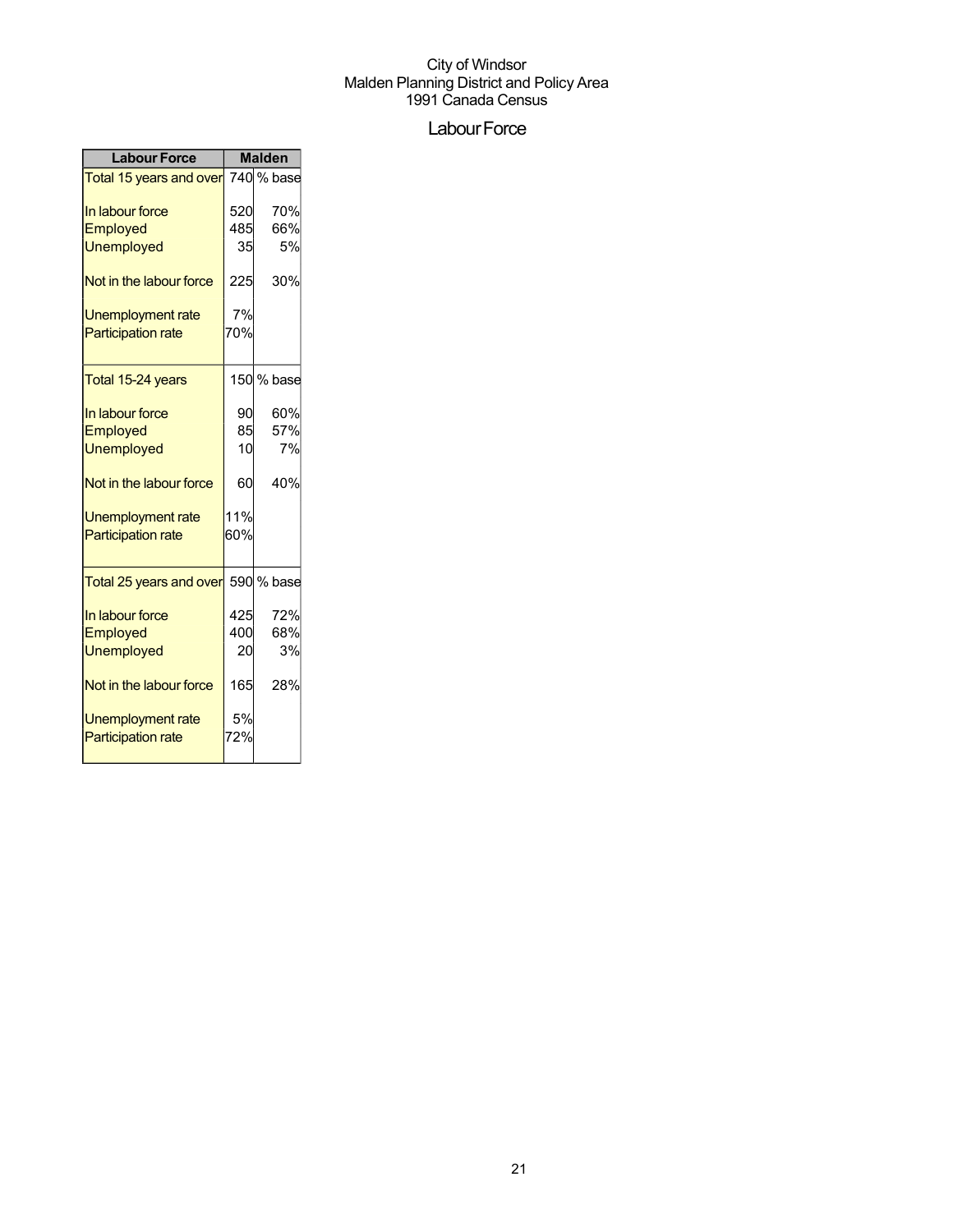## Labour Force - Males

| <b>Labour Force - Males</b>        | <b>Malden</b> |            |
|------------------------------------|---------------|------------|
| Males 15 years and over            |               | 380 % base |
| In labour force                    | 295           | 78%        |
| Employed                           | 275           | 72%        |
| <b>Unemployed</b>                  | 15            | 4%         |
| Not in the labour force            | 90            | 24%        |
| <b>Unemployment rate</b>           | 5%            |            |
| <b>Participation rate</b>          | 78%           |            |
| Males 15-24 years                  |               | 85 % base  |
| In labour force                    | 55            | 65%        |
| Employed                           | 40            | 47%        |
| <b>Unemployed</b>                  | 10            | 12%        |
| Not in the labour force            | 35            | 41%        |
| <b>Unemployment rate</b>           | 18%           |            |
| <b>Participation rate</b>          | 65%           |            |
| Males 25 years and over 295 % base |               |            |
| In labour force                    | 240           | 81%        |
| Employed                           | 230           | 78%        |
| <b>Unemployed</b>                  | 10            | 3%         |
| Not in the labour force            | 50            | 17%        |
| Unemployment rate                  | 4%            |            |
| <b>Participation rate</b>          | 81%           |            |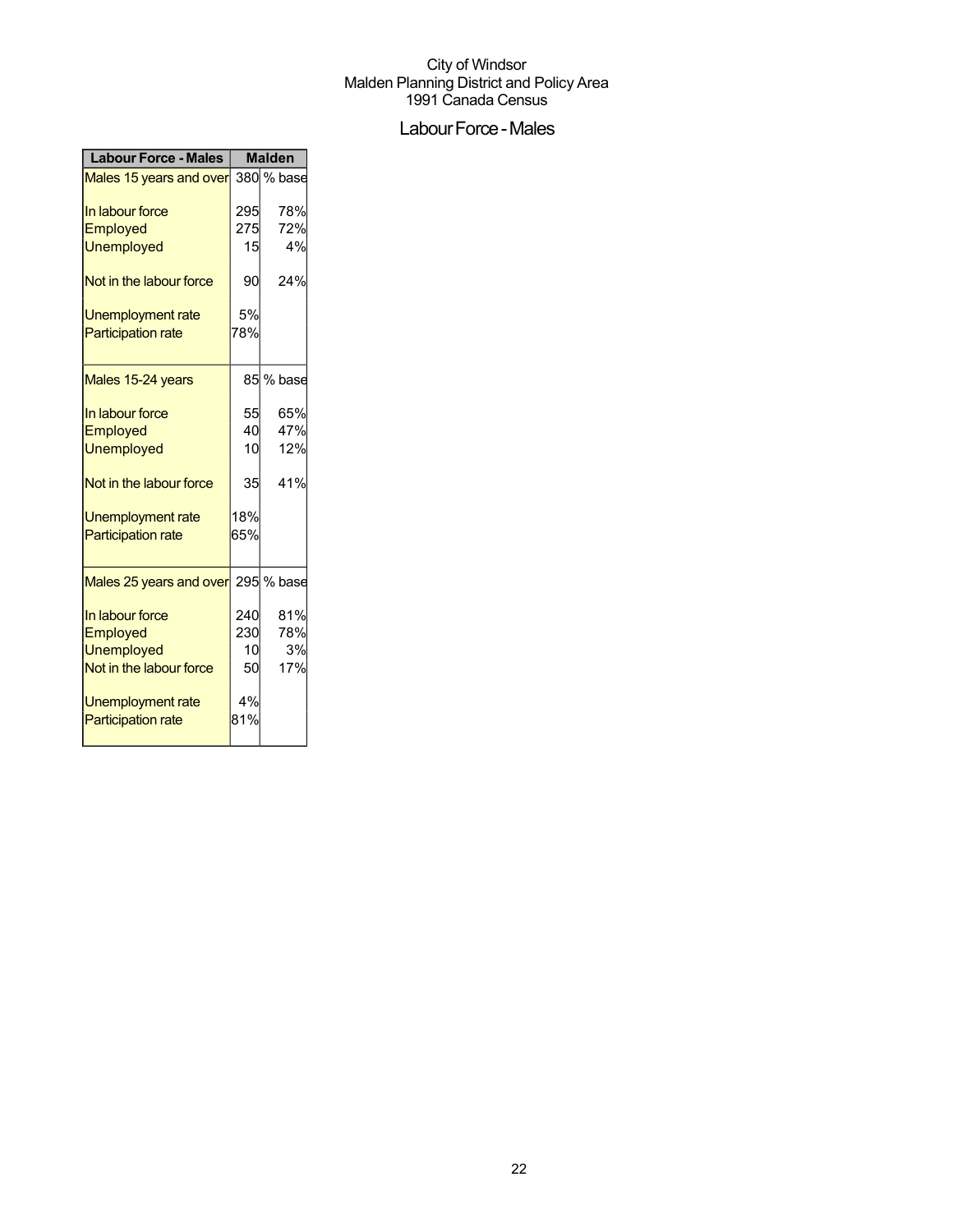## Labour Force - Females

| <b>Labour Force - Females</b> | <b>Malden</b> |            |
|-------------------------------|---------------|------------|
| Females 15 years and over     |               | 360 % base |
| In labour force               | 225           | 63%        |
| Employed                      | 210           | 58%        |
| <b>Unemployed</b>             | 15            | 4%         |
| Not in the labour force       | 135           | 38%        |
| Unemployment rate             | 7%            |            |
| <b>Participation rate</b>     | 63%           |            |
| Females 15-24 years           |               | 65 % base  |
| In labour force               | 40            | 62%        |
| Employed                      | 40            | 62%        |
| <b>Unemployed</b>             |               | 0%         |
| Not in the labour force       | 25            | 38%        |
| <b>Unemployment rate</b>      | 0%            |            |
| <b>Participation rate</b>     | 62%           |            |
| Females 25 years and over     |               | 295 % base |
| In labour force               | 180           | 61%        |
| Employed                      | 165           | 56%        |
| <b>Unemployed</b>             | 15            | 5%         |
| Not in the labour force       | 110           | 37%        |
| <b>Unemployment rate</b>      | 8%            |            |
| <b>Participation rate</b>     | 61%           |            |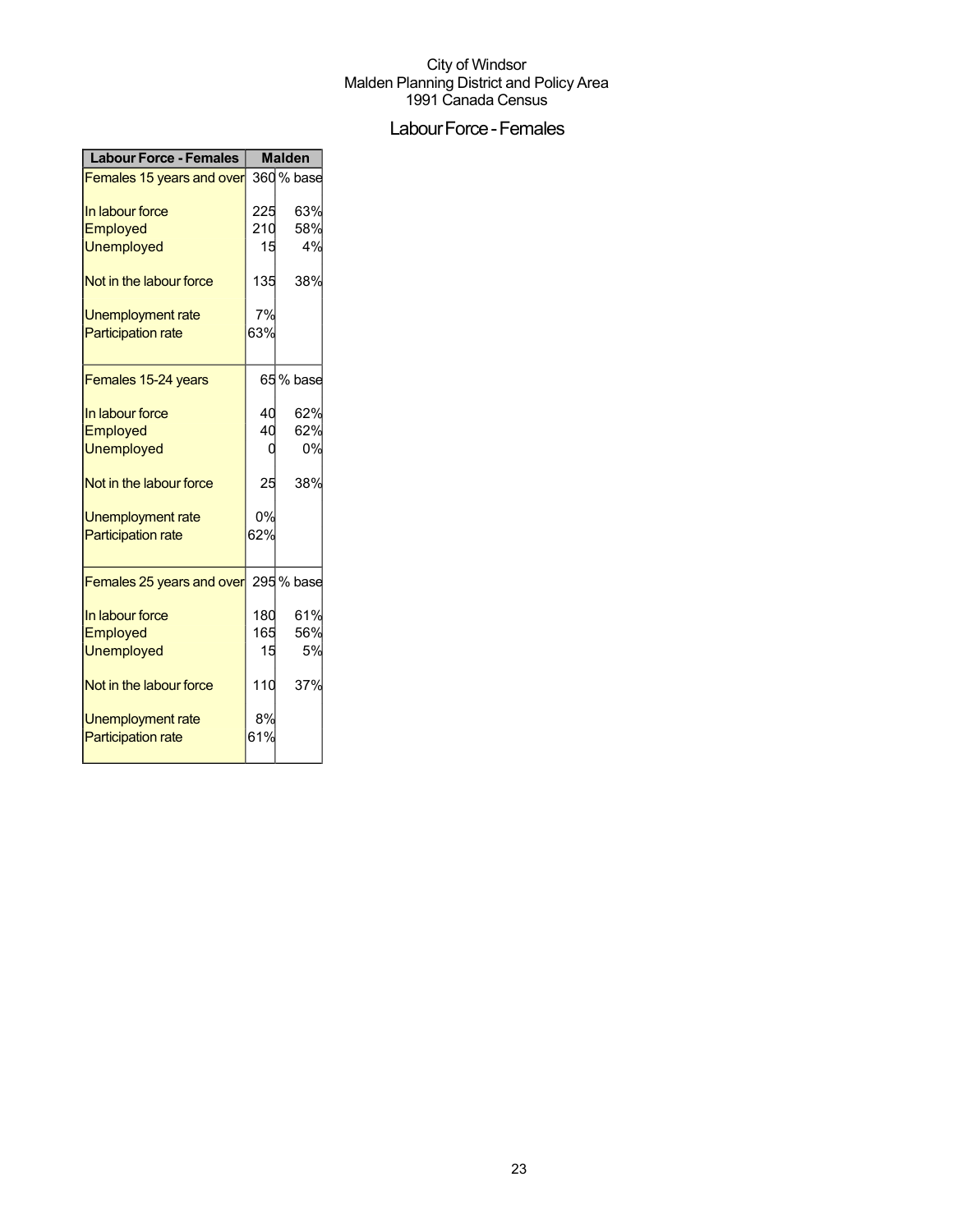## Labour Force - Females with Children

| <b>Labour Force - Females with Children</b>                    |      | <b>Malden</b> |
|----------------------------------------------------------------|------|---------------|
| Females, 15 years and older, no children at home               |      | 150 % base    |
| In the labour force                                            | 85   | 57%           |
| Employed                                                       | 85   | 57%           |
| <b>Unemployed</b>                                              | 0    | 0%            |
| Not in the labour force                                        | 65   | 43%           |
| Unemployment rate                                              | 0%   |               |
| <b>Participation rate</b>                                      | 57%  |               |
| Females 15 years and older with children at home               |      | 205 % base    |
| In the labour force                                            | 140  | 68%           |
| Employed                                                       | 120  | 59%           |
| <b>Unemployed</b>                                              | 15   | 7%            |
| Not in the labour force                                        | 65   | 32%           |
| Unemployment rate                                              | 11%  |               |
| <b>Participation rate</b>                                      | 68%  |               |
| Females with children under 6 years only                       |      | 40 % base     |
| In the labour force                                            | 30   | 75%           |
| Employed                                                       | 35   | 88%           |
| <b>Unemployed</b>                                              | 0    | 0%            |
| Not in the labour force                                        | 10   | 25%           |
| Unemployment rate                                              | 0%   |               |
| <b>Participation rate</b>                                      | 75%  |               |
| Females with children under 6 and children six years and older |      | 10 % base     |
| In the labour force                                            | 10   | 100%          |
| <b>Employed</b>                                                | 0    | 0%            |
| <b>Unemployed</b>                                              | 0    | 0%            |
| Not in the labour force                                        | 0    | 0%            |
| Unemployment rate                                              | 0%   |               |
| <b>Participation rate</b>                                      | 100% |               |
| Females with children over 6 years only                        |      | 160 % base    |
| In the labour force                                            | 105  | 66%           |
| Employed                                                       | 85   | 53%           |
| <b>Unemployed</b>                                              | 15   | 9%            |
| Not in the labour force                                        | 60   | 38%           |
| Unemployment rate                                              | 14%  |               |
| <b>Participation rate</b>                                      | 66%  |               |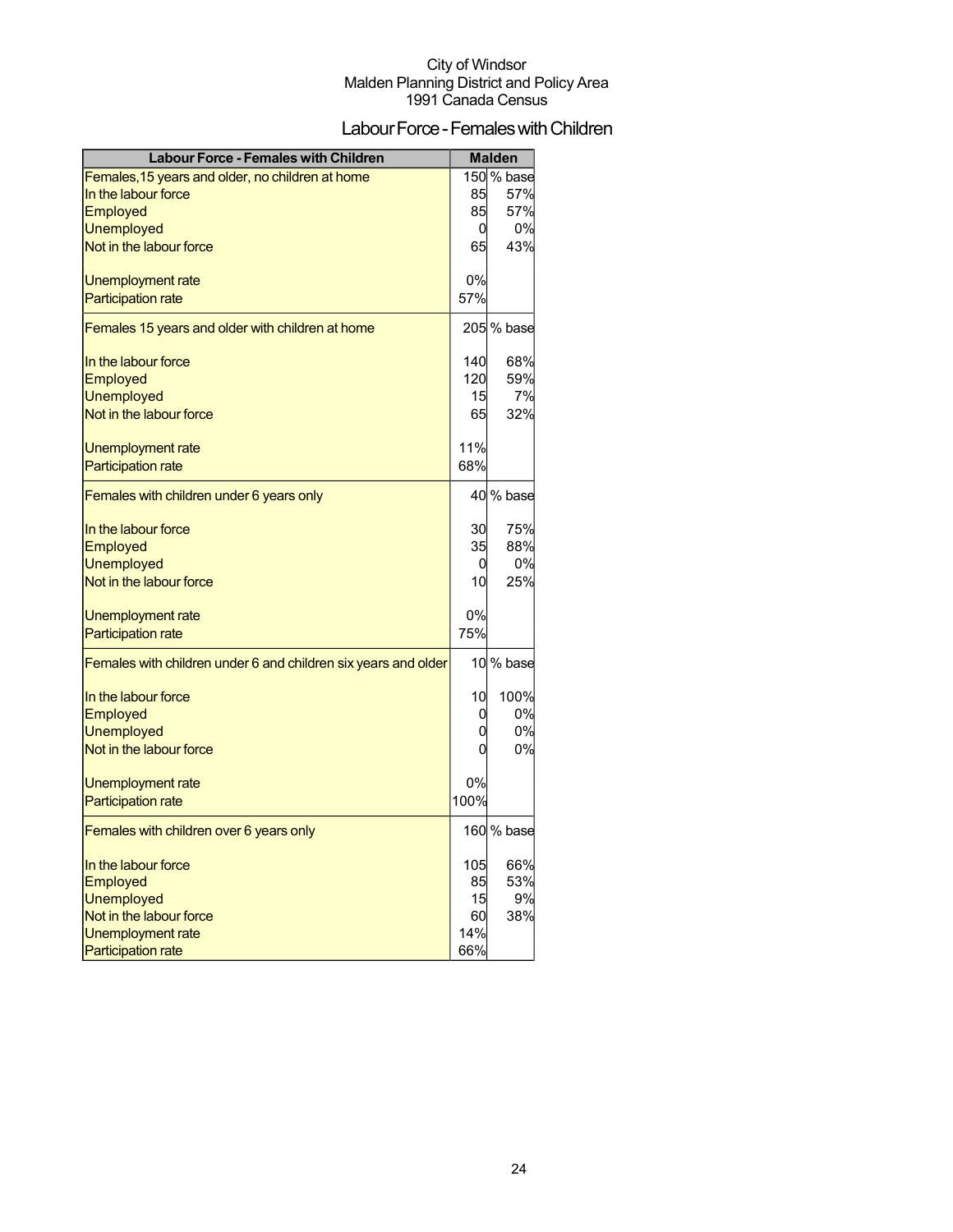## Fertility

| <b>Fertility</b>                                             |       | <b>Malden</b> |
|--------------------------------------------------------------|-------|---------------|
| Ever-married women 15 years and older, by children ever born |       | 315 % base    |
|                                                              |       |               |
| No child                                                     | 60    | 19%           |
| 1 child                                                      | 45    | 14%           |
| 2 children                                                   | 100   | 32%           |
| 3 children                                                   | 35    | 11%           |
| 4 or more children                                           | 70    | 22%           |
| Children ever-born per 1000                                  | 2,127 |               |
| Ever-married women 15-44 years                               | 185   |               |
| Children ever-born per 1000                                  | 1,386 |               |
| Single women 15 years and over                               | 45    |               |
| Children ever-born per 1000                                  |       |               |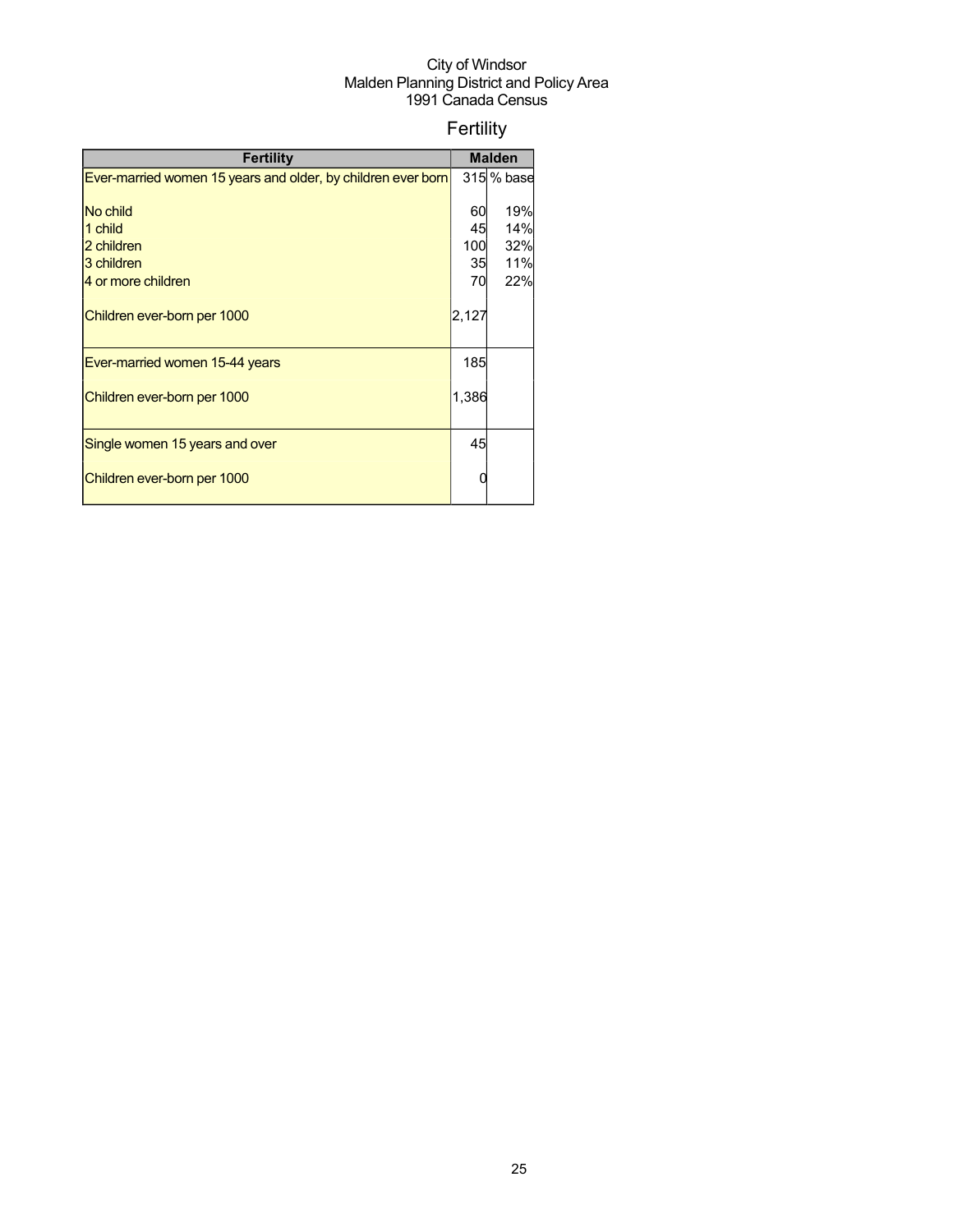## Industry

| <b>Industry</b>                                  |     | <b>Malden</b> |
|--------------------------------------------------|-----|---------------|
| Total labour force 15 years and older 515 % base |     |               |
| <b>Total for all industries</b>                  | 515 | 100%          |
| <b>Agriculture and related</b>                   | 10  | 2%            |
| <b>Fishing and trapping</b>                      |     | 0%            |
| Logging and forestry                             |     | 0%            |
| Mining, quarrying & oil wells                    | 15  | 3%            |
| Manufacturing                                    | 115 | 22%           |
| Construction                                     | 45  | 9%            |
| <b>Transportation and storage</b>                | 25  | 5%            |
| <b>Communication and utilities</b>               | 10  | 2%            |
| <b>Wholesale trade</b>                           | 25  | 5%            |
| <b>Retail trade</b>                              | 55  | 11%           |
| <b>Finance and insurance</b>                     | 10  | 2%            |
| Real estate and insurance agents                 |     | 0%            |
| <b>Business service</b>                          | 30  | 6%            |
| <b>Government service</b>                        | 10  | 2%            |
| <b>Educational service</b>                       | 25  | 5%            |
| <b>Health and social service</b>                 | 50  | 10%           |
| Accommodation & food service                     | 65  | 13%           |
| Other service industries                         | 20  | 4%            |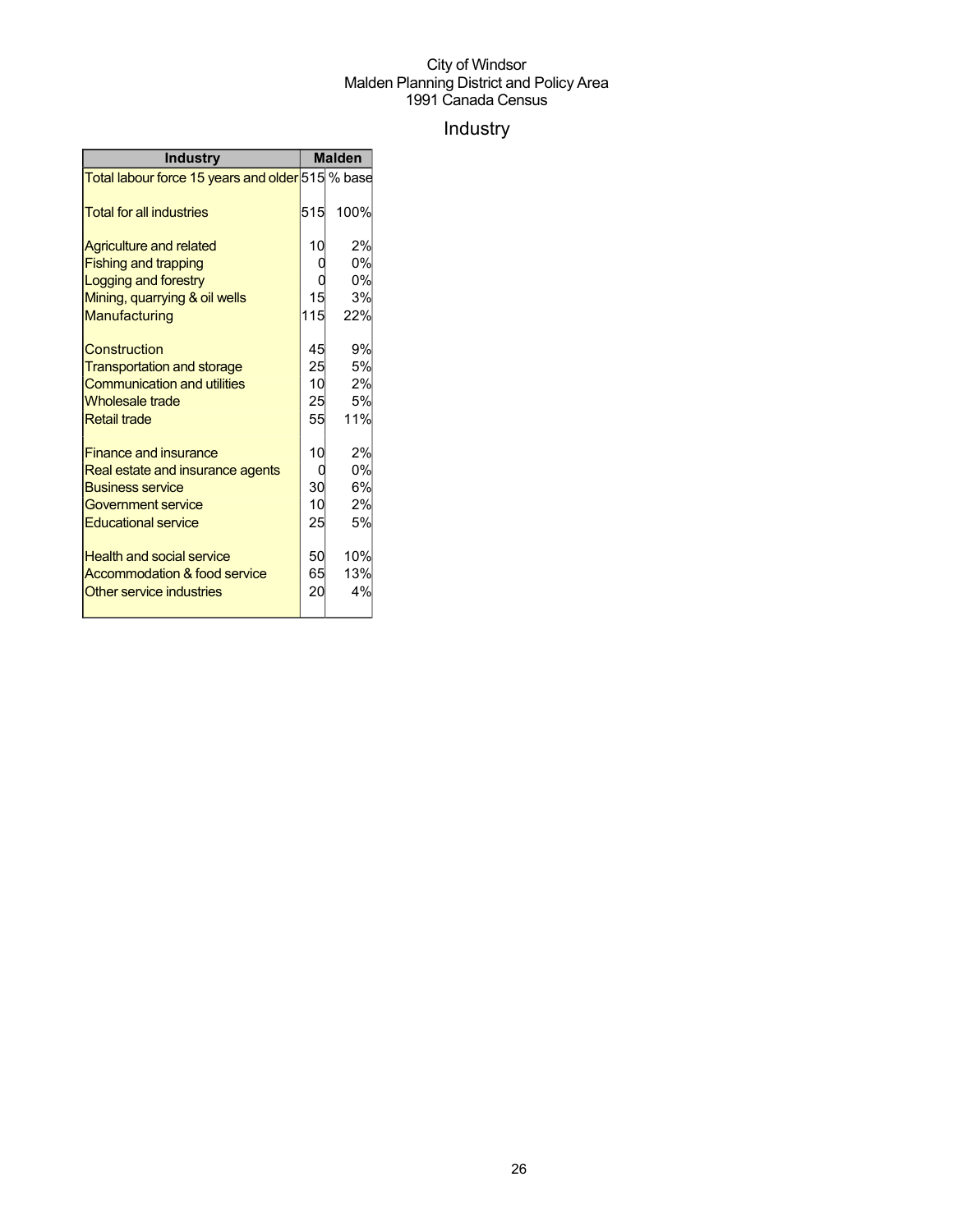## **Occupation**

| <b>Occupation</b>                             |     | <b>Malden</b> |
|-----------------------------------------------|-----|---------------|
| <b>Total for all occupations</b>              |     | 515% base     |
|                                               |     |               |
| <b>Managerial and administrative</b>          | 40  | 8%            |
| Natural sciences, engineering and mathematics | 20  | 4%            |
| Social sciences & related                     | 15  | 3%            |
| Religion                                      | 10  | 2%            |
| <b>Teaching and related</b>                   | 20  | 4%            |
| <b>Medicine and health</b>                    | 15  | 3%            |
| Art, literary, recreational                   | 10  | 2%            |
| <b>Clerical and related</b>                   | 105 | 20%           |
| <b>Sales</b>                                  | 30  | 6%            |
| Service                                       | 95  | 18%           |
| Farming, horticultural and animal husbandry   | 10  | 2%            |
| Fishing, trapping and related                 | C   | 0%            |
| <b>Forestry and logging</b>                   | C   | 0%            |
| Mining, quarrying, oil & gas                  | 15  | 3%            |
| Processing                                    | 10  | 2%            |
|                                               |     |               |
| <b>Machining and related</b>                  | 35  | 7%            |
| Product fabricating, assembly and repairing   | 30  | 6%            |
| <b>Construction trades</b>                    | 35  | 7%            |
| <b>Transport equipment operating</b>          | 25  | 5%            |
| Material handling & related                   |     | 0%            |
| Other crafts, equipment operating             | U   | 0%            |
| Occupations not elsewhere classified          |     | 0%            |
|                                               |     |               |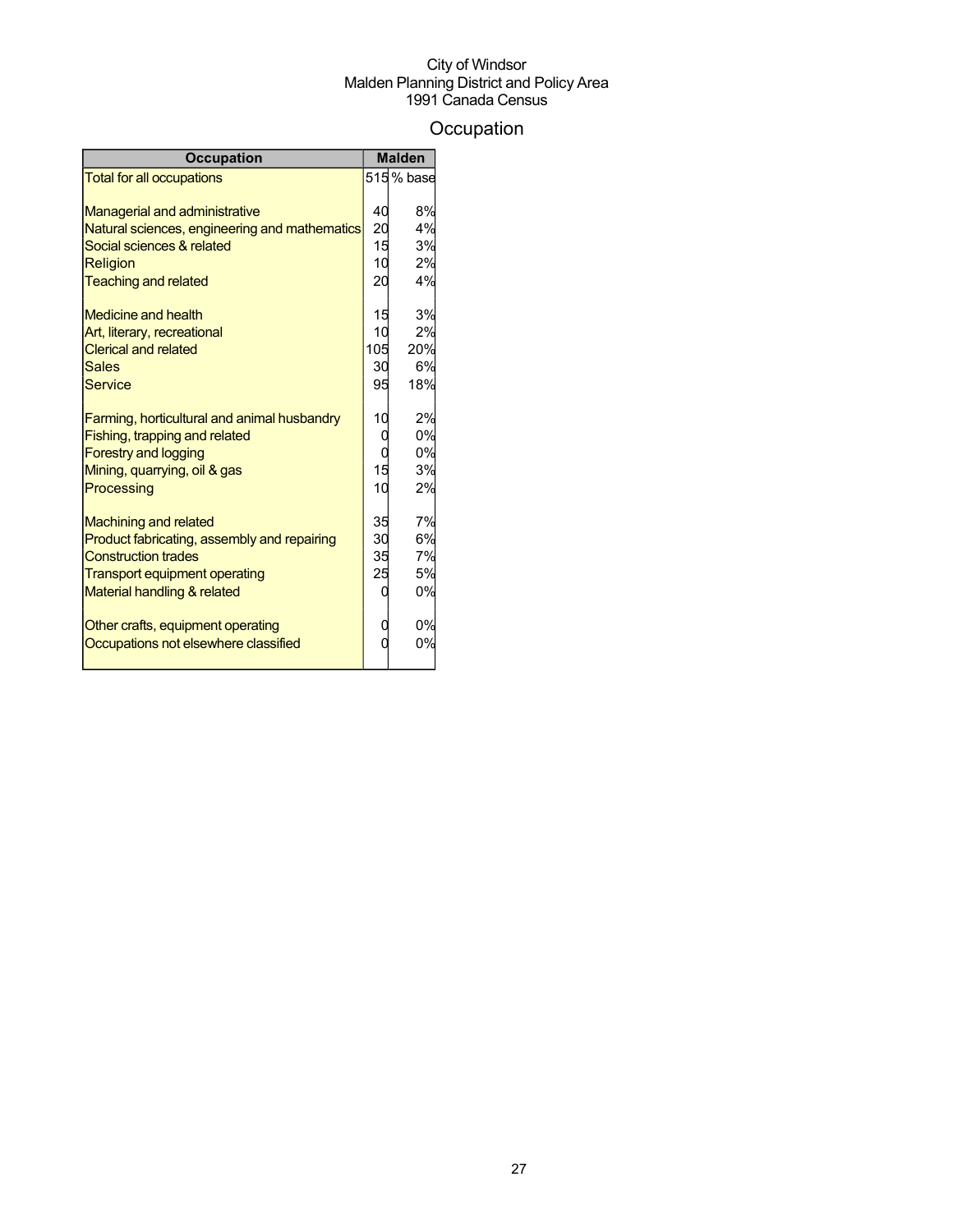### Occupation-Males

| <b>Occupation - Males</b>                     |                 | <b>Malden</b> |
|-----------------------------------------------|-----------------|---------------|
| <b>Males, all occupations</b>                 |                 | 290 % base    |
|                                               |                 |               |
| Managerial, administrative                    | 30              | 10%           |
| Natural sciences, engineering and mathematics | $\overline{20}$ | 7%            |
| Social sciences & related                     | 0               | 0%            |
| <b>Religion</b>                               | 10              | 3%            |
| <b>Teaching and related</b>                   | 20              | 7%            |
| <b>Medicine and health</b>                    |                 | 0%            |
| Art, literary, recreational                   | C               | 0%            |
| <b>Clerical and related</b>                   | 25              | 9%            |
| <b>Sales</b>                                  | 10              | 3%            |
| <b>Service</b>                                | 40              | 14%           |
|                                               |                 |               |
| Farming, horticultural and animal husbandry   | 10              | 3%            |
| Fishing, trapping and related                 | 0               | 0%            |
| <b>Forestry and logging</b>                   | 0               | 0%            |
| Mining, quarrying, oil & gas                  | 15              | 5%            |
| Processing                                    | 10              | 3%            |
|                                               |                 |               |
| <b>Machining and related</b>                  | 25              | 9%            |
| Product fabricating, assembly and repairing   | 20              | 7%            |
| <b>Construction trades</b>                    | 35              | 12%           |
| <b>Transport equipment operating</b>          | 25              | 9%            |
| Material handling & related                   |                 | 0%            |
| Other crafts, equipment operating             |                 | 0%            |
| Occupations not elsewhere classified          |                 | 0%            |
|                                               |                 |               |
|                                               |                 |               |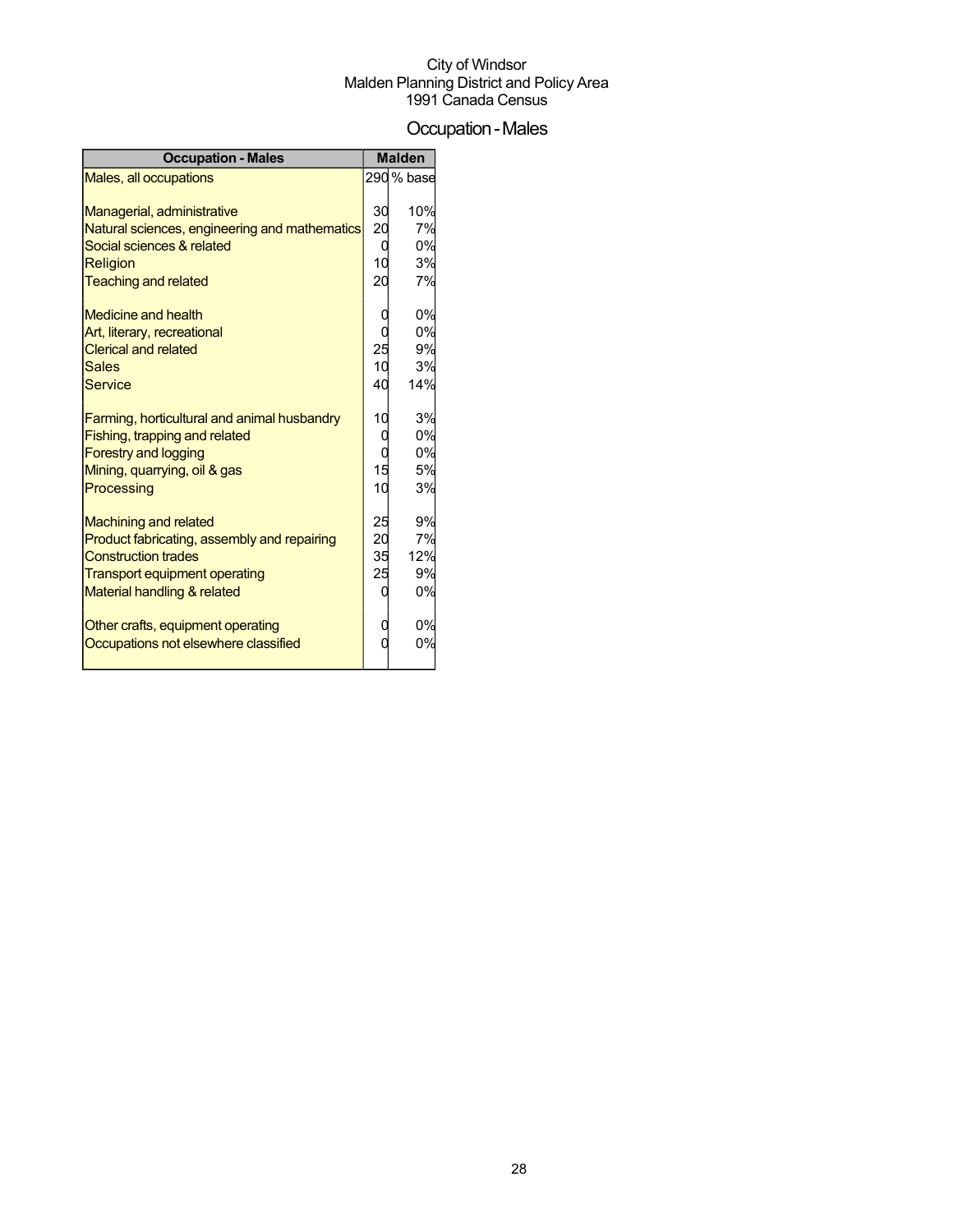### Occupation-Females

| <b>Occupation - Females</b>                                                                                                                                                                                                                       |                                            | <b>Malden</b>                                       |
|---------------------------------------------------------------------------------------------------------------------------------------------------------------------------------------------------------------------------------------------------|--------------------------------------------|-----------------------------------------------------|
| Females, all occupations                                                                                                                                                                                                                          |                                            | 225 % base                                          |
| Managerial, administrative<br>Natural sciences, engineering and mathematics<br>Social sciences & related<br>Religion<br><b>Teaching and related</b><br>Medicine and health<br>Art, literary, recreational<br><b>Clerical and related</b><br>Sales | 10<br>0<br>15<br>0<br>15<br>10<br>80<br>20 | 4%<br>0%<br>7%<br>0%<br>0%<br>7%<br>4%<br>36%<br>9% |
| Service                                                                                                                                                                                                                                           | 55                                         | 24%                                                 |
| Farming, horticultural and animal husbandry<br>Fishing, trapping and related<br><b>Forestry and logging</b><br>Mining, quarrying, oil & gas<br>Processing                                                                                         | 0<br>С<br>C<br>0                           | 0%<br>0%<br>0%<br>0%<br>0%                          |
| <b>Machining and related</b>                                                                                                                                                                                                                      | 10                                         | 4%                                                  |
| Product fabricating, assembly and repairing<br><b>Construction trades</b><br><b>Transport equipment operating</b><br>Material handling & related                                                                                                  | 10<br>C<br>0                               | 4%<br>0%<br>0%<br>0%                                |
| Other crafts, equipment operating<br>Occupations not elsewhere classified                                                                                                                                                                         | 0                                          | 0%<br>0%                                            |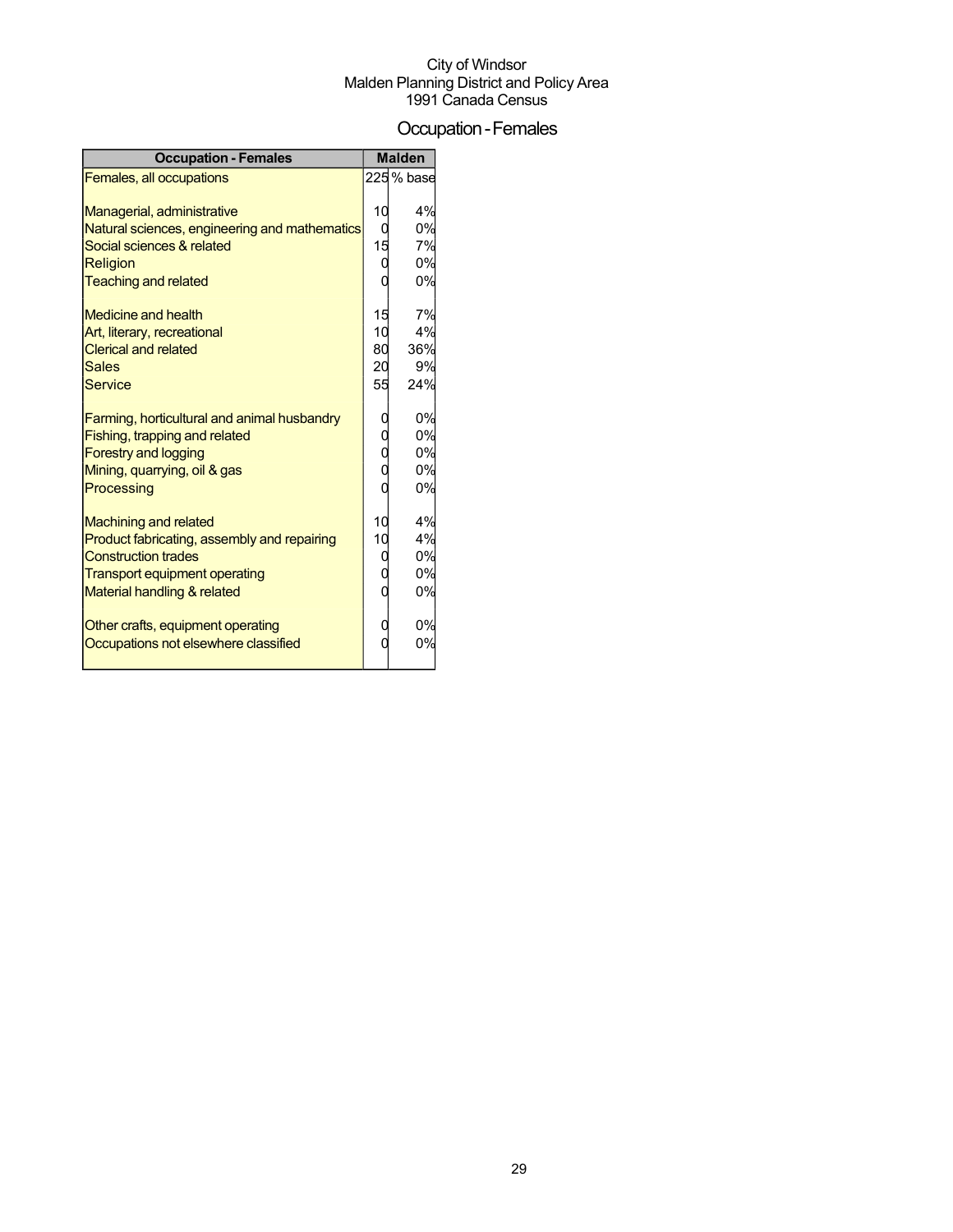## ClassofWorker

| <b>Class of Worker</b>               | <b>Malden</b> |            |  |
|--------------------------------------|---------------|------------|--|
| <b>Total - All classes of worker</b> |               | 515% base  |  |
| <b>Paid workers</b>                  | 510           | 99%        |  |
| <b>Employees</b>                     | 495           | 96%        |  |
| Self-employed (incorporated)         | 25            | 5%         |  |
| Self-employed (unincorporated)       | 10            | 2%         |  |
| <b>Unpaid family workers</b>         |               | 0%         |  |
| Males - All classes of worker        |               | 290 % base |  |
| <b>Paid workers</b>                  | 285           | 98%        |  |
| <b>Employees</b>                     | 275           | 95%        |  |
| Self-employed (incorporated)         | 15            | 5%         |  |
| Self-employed (unincorporated)       | 10            | 3%         |  |
| <b>Unpaid family workers</b>         |               | 0%         |  |
| <b>Females - All classes</b>         |               | 225 % base |  |
| <b>Paid workers</b>                  | 225           | 100%       |  |
| <b>Employees</b>                     | 220           | 98%        |  |
| Self-employed (incorporated)         | 10            | 4%         |  |
| Self-employed (unincorporated)       |               | 0%         |  |
| <b>Unpaid family workers</b>         |               | 0%         |  |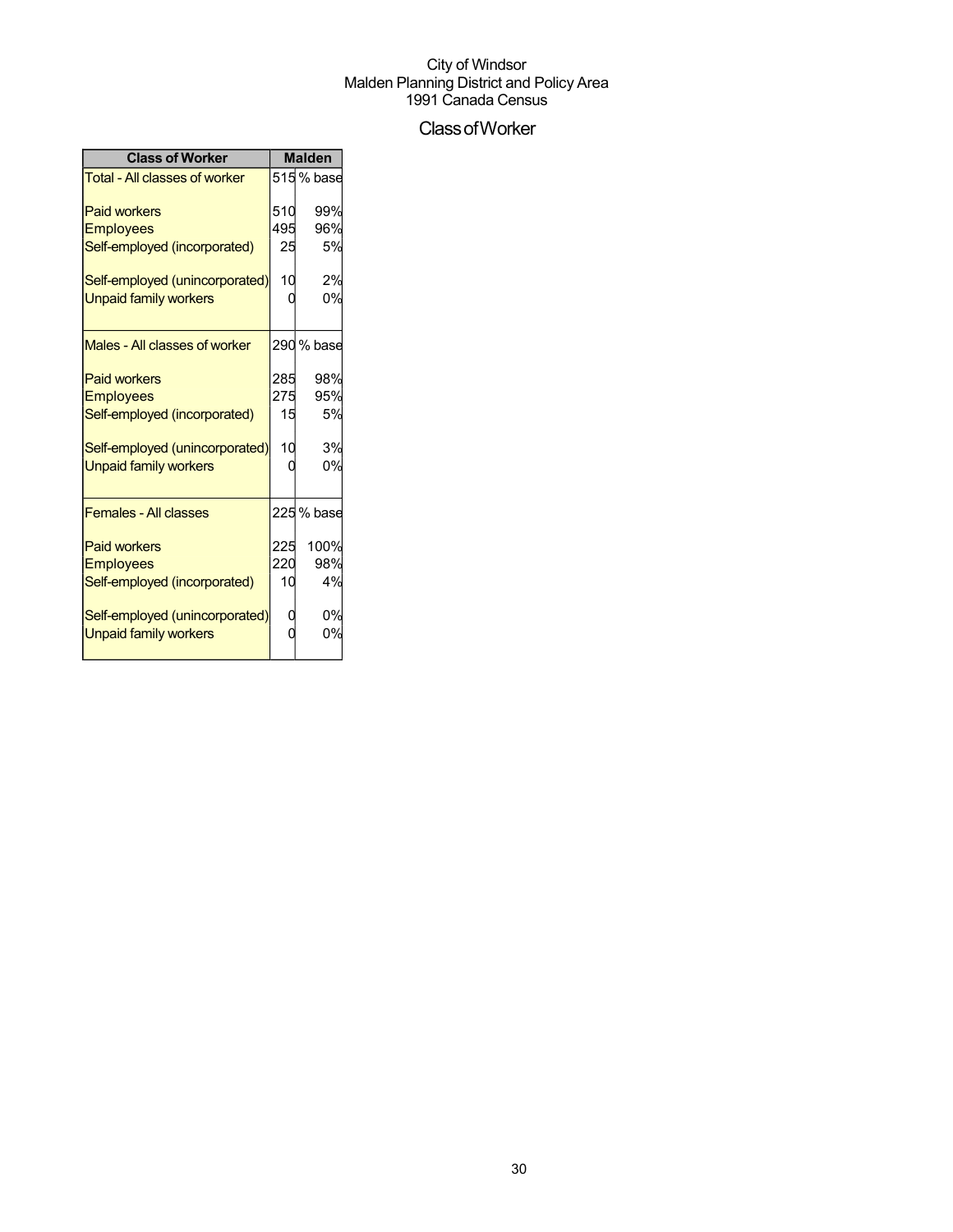## Place of Work

| <b>Place of Work</b>                               |     | <b>Malden</b>           |
|----------------------------------------------------|-----|-------------------------|
| <b>Total in labour force</b>                       |     | $\overline{4}85$ % base |
| Usual place of work:                               | 450 | 93%                     |
| In Census Sub-division of residence 415            |     | 86%                     |
| In different Census Sub-division                   | 40  | 8%                      |
| In Census Division of residence                    | 40  | 8%                      |
| At home                                            | 10  | 2%                      |
| <b>Outside Canada</b>                              | 20  | 4%                      |
| No usual place of work                             |     | 0%                      |
| Males in labour force                              |     | 275 % base              |
| Usual place of work:                               | 255 | 93%                     |
| In Census Sub-division of residence <sup>230</sup> |     | 84%                     |
| In different Census Sub-division                   | 25  | 9%                      |
| In Census Division of residence                    | 30  | 11%                     |
| At home                                            | 10  | 4%                      |
| <b>Outside Canada</b>                              | 10  | 4%                      |
| No usual place of work                             |     | 0%                      |
| <b>Females in labour force</b>                     |     | 210 % base              |
| Usual place of work:                               | 195 | 93%                     |
| In Census Sub-division of residence 185            |     | 88%                     |
| In different Census Sub-division                   | 15  | 7%                      |
| In Census Division of residence                    | 10  | 5%                      |
| At home                                            |     | 0%                      |
| <b>Outside Canada</b>                              | 10  | 5%                      |
| No usual place of work                             |     | 0%                      |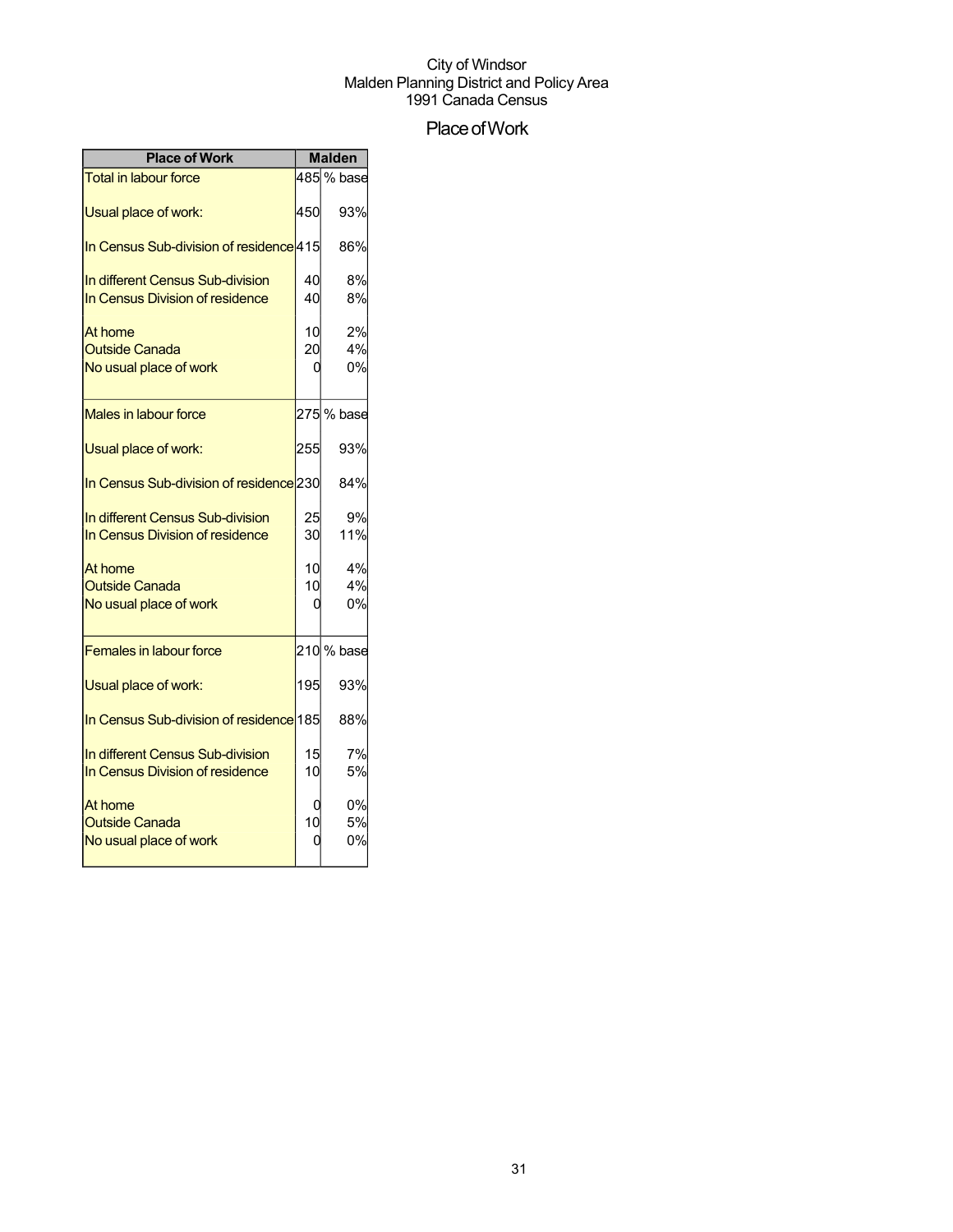## Families in Labour Force

| <b>Families in Labour Force</b>                                                                                                                                                | <b>Malden</b>          |                                       |  |
|--------------------------------------------------------------------------------------------------------------------------------------------------------------------------------|------------------------|---------------------------------------|--|
| Census families in private<br>households                                                                                                                                       |                        | 285% base                             |  |
| Married & common-law families 260<br>No member in labour force<br>Some members in labour force 245<br>One member only<br>Two or more members<br><b>Couples in labour force</b> | 15<br>65<br>175<br>155 | 91%<br>5%<br>86%<br>23%<br>61%<br>54% |  |
| Lone-parent families<br>No member in labour force<br>Some members in labour force<br><b>Parent in labour force</b>                                                             | 25<br>25<br>25         | 9%<br>0%<br>9%<br>9%                  |  |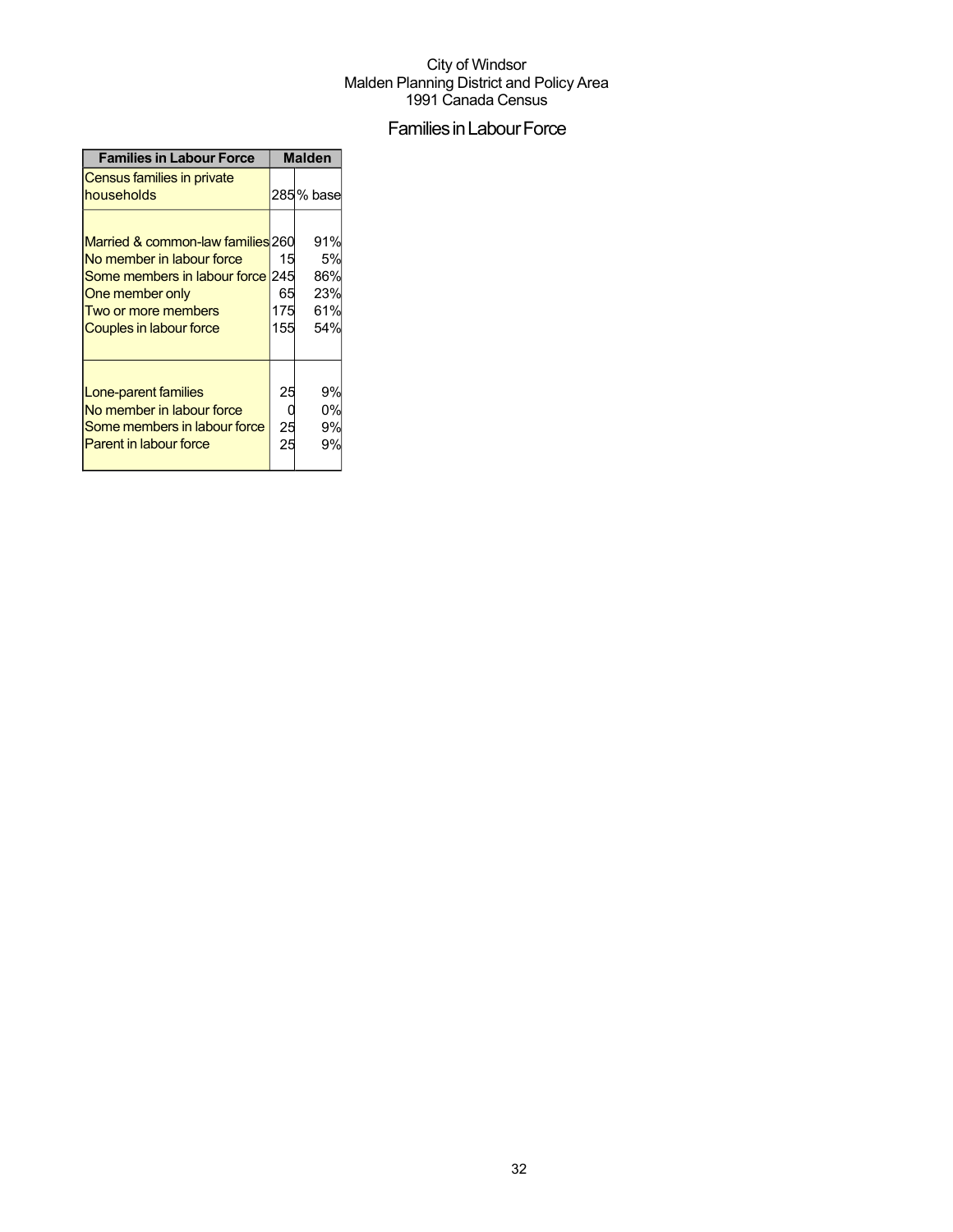## Income - full and part-time employment

| Income - full and part-time employment | <b>Malden</b> |
|----------------------------------------|---------------|
| <b>Males and females</b>               |               |
| Worked full year, full time            | 315           |
| Average employment income              | \$37,089      |
| Aggregate income (000)                 | \$11,683      |
| Worked part year or part time          | 220           |
| Average employment income              | \$12,305      |
| Aggregate income (000)                 | \$2,707       |
| <b>Males</b>                           |               |
| Worked full year, full time            | 195           |
| Average employment income              | \$41,600      |
| Aggregate income (000)                 | \$8,112       |
| Worked part year or part time          | 110           |
| Average employment income              | \$16,900      |
| Aggregate income (000)                 | \$1,859       |
| <b>Females</b>                         |               |
| Worked full year, full time            | 120           |
| Average employment income              | \$29,758      |
| Aggregate income (000)                 | \$3,571       |
| Worked part year or part time          | 110           |
| Average employment income              | \$7,709       |
| Aggregate income (000)                 | \$848,000     |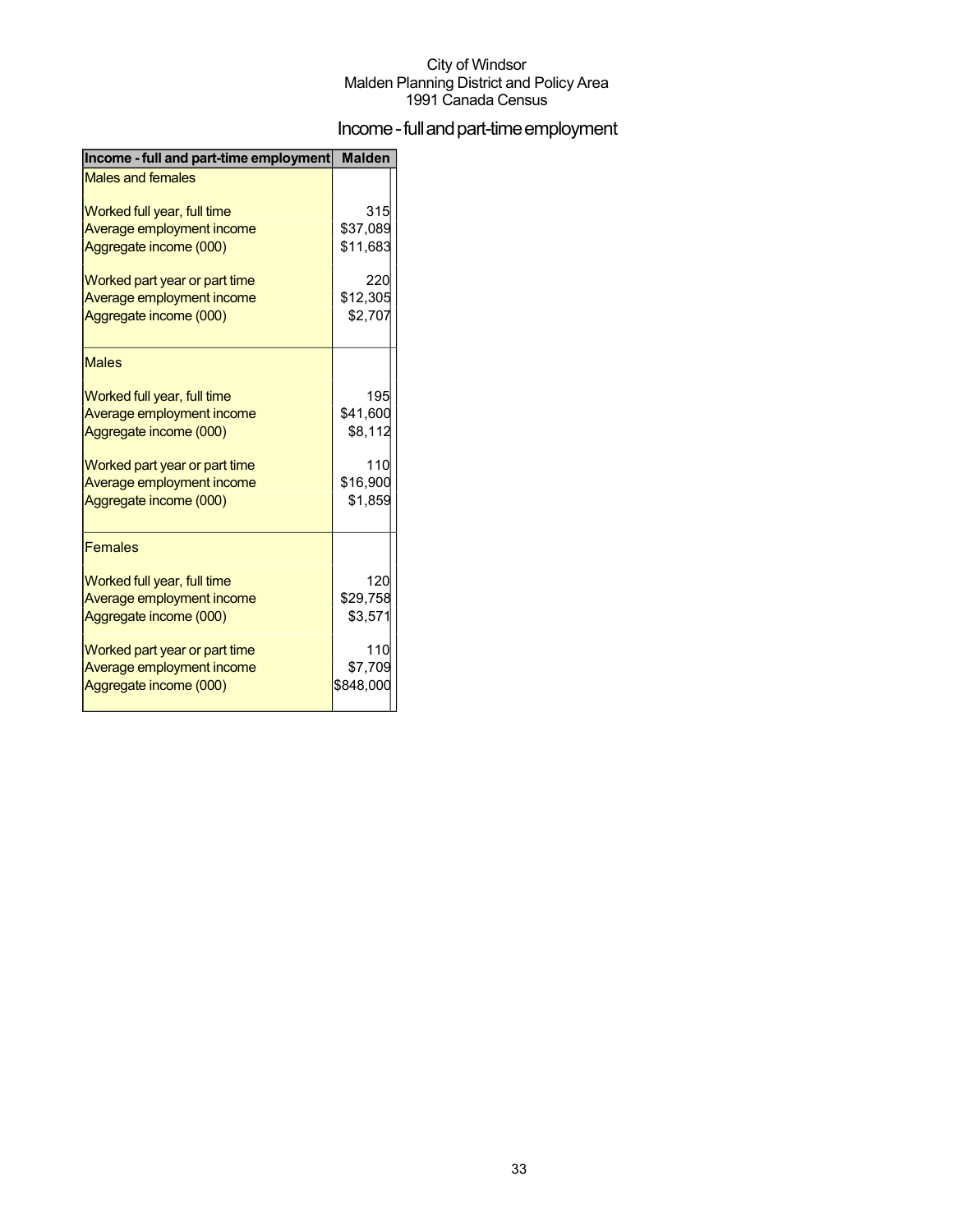## Income - Individual Source of Income

| Income - Individual<br><b>Source of Income</b> | <b>Malden</b> |            |  |
|------------------------------------------------|---------------|------------|--|
| Total 15 years and over with income            |               | 645 % base |  |
| <b>Under \$7,500</b>                           |               | 120 18.60% |  |
| \$7,500 - \$14,999                             |               | 110 17.10% |  |
| \$15,000 - \$29,999                            |               | 16024.80%  |  |
| \$30,000 and over                              |               | 25539.50%  |  |
| Average income                                 | \$26,388      |            |  |
| Aggregate income (000)                         | \$17,020      |            |  |
| <b>Median income</b>                           | \$25,298      |            |  |
|                                                |               |            |  |
| Males 15 years and over with income            |               | 350 % base |  |
| <b>Under \$7,500</b>                           |               | 55 15.70%  |  |
| \$7,500 - \$14,999                             |               | 25 7.10%   |  |
| \$15,000 - \$29,999                            |               | 65 18.60%  |  |
| \$30,000 and over                              |               | 20558.60%  |  |
| Average income                                 | \$32,811      |            |  |
| Aggregate income (000)                         | \$11,484      |            |  |
| <b>Median income</b>                           | \$34,831      |            |  |
| Females 15 years and over with income          |               | 295 % base |  |
| <b>Under \$7,500</b>                           |               | 6522.00%   |  |
| \$7,500 - \$14,999                             |               | 8528.80%   |  |
| \$15,000 - \$29,999                            |               | 9532.20%   |  |
| \$30,000 and over                              |               | 50 16.90%  |  |
| Average income                                 | \$18,766      |            |  |
| Aggregate income (000)                         | \$5,536       |            |  |
| <b>Median income</b>                           | \$13,986      |            |  |
| Source of total income:                        |               |            |  |
| <b>Employment income</b>                       | 85%           |            |  |
| Government transfer payments                   | 10%           |            |  |
| <b>Other income</b>                            | 5%            |            |  |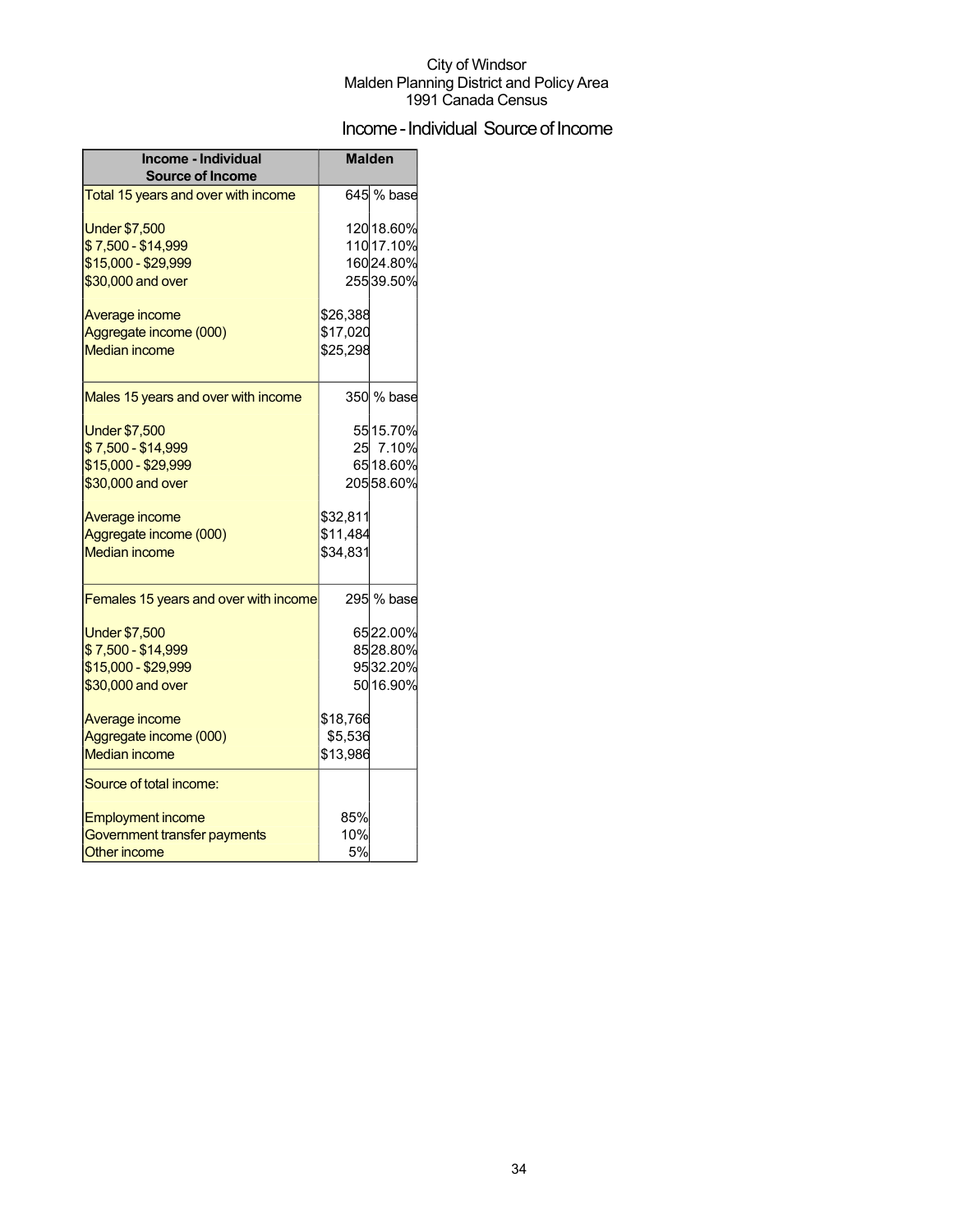## Income - Family and Household

| <b>Income - Family and Household</b>                                                                                                                                                                               | <b>Malden</b>                                             |                         |  |
|--------------------------------------------------------------------------------------------------------------------------------------------------------------------------------------------------------------------|-----------------------------------------------------------|-------------------------|--|
| <b>Total census families</b>                                                                                                                                                                                       |                                                           | 285 % base              |  |
| <b>Family Income:</b>                                                                                                                                                                                              |                                                           |                         |  |
| <b>Under \$20,000</b><br>\$20,000 - \$34,999<br>\$35,000 - \$49,999<br>\$50,000 and over                                                                                                                           | 25<br>30<br>80<br>150                                     | 9%<br>11%<br>28%<br>53% |  |
| Average income<br>Aggregate income (000)<br><b>Median income</b>                                                                                                                                                   | \$56,000<br>\$15,680<br>\$51,293                          |                         |  |
| <b>Total households</b>                                                                                                                                                                                            |                                                           | 315 % base              |  |
| Household Income:<br><b>Under \$20,000</b><br>\$20,000 - \$34,999<br>\$35,000 - \$49,999<br>\$50,000 and over<br>Average income<br>Aggregate income (000)<br><b>Median income</b>                                  | 65<br>25<br>50<br>175<br>\$53,041<br>\$16,708<br>\$53,705 | 21%<br>8%<br>16%<br>56% |  |
| Incidence of low income:<br><b>Total economic families</b><br><b>Families with low income</b><br>Incidence of low income<br>Total unattached individuals<br>Individuals with low income<br>Incidence of low income | 265<br>25<br>9%<br>0<br>0                                 |                         |  |
| Persons in private households<br>Persons in low income families<br>Incidence of low income                                                                                                                         | 965<br>95<br>10%                                          |                         |  |